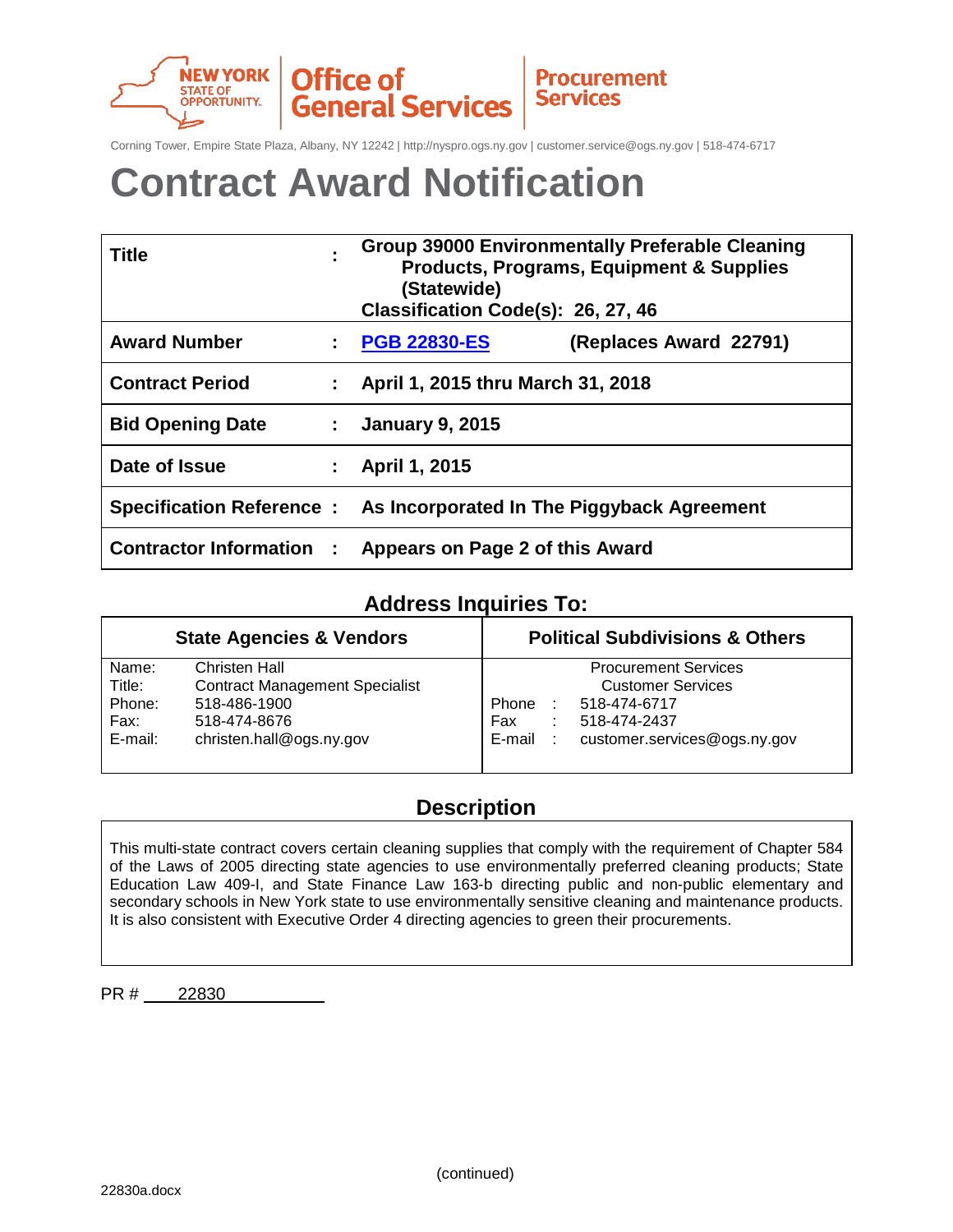#### **NOTE: See individual contract items to determine actual awardees.**

| <b>CONTRACT#</b> | <b>CONTRACTOR &amp; ADDRESS</b> | <b>TELEPHONE #</b>                 | FED.IDENT.#/<br><b>NYS VENDOR#</b> |
|------------------|---------------------------------|------------------------------------|------------------------------------|
| PC66828          | CORR DISTRIBUTORS INC.          | 800-536-8323                       | <b>FEDERAL ID#</b>                 |
| <b>WBE</b>       | 89 PEARCE AVENUE                | 716-873-8323                       | 161117762                          |
| <b>SB</b>        | TONAWANDA, NY 14150             | Edward C. Corr                     | <b>VENDOR ID#</b>                  |
|                  |                                 | FAX NO.: 716-873-2968              | 1000007775                         |
|                  |                                 | E-mail: ecorr@corrdistributors.com |                                    |
|                  |                                 | Website: www.corrdistributors.com  |                                    |

#### Cash Discount, If Shown, Should be Given Special Attention. **INVOICES MUST BE SENT DIRECTLY TO THE ORDERING AGENCY FOR PAYMENT. (See "Contract Payments" and "Electronic Payments" in this document.)**

AGENCIES SHOULD NOTIFY THE NEW YORK STATE PROCUREMENT PROMPTLY IF THE CONTRACTOR FAILS TO MEET DELIVERY OR OTHER TERMS OF THIS CONTRACT. PRODUCTS OR SERVICES WHICH DO NOT COMPLY WITH THE SPECIFICATIONS OR ARE OTHERWISE UNSATISFACTORY TO THE AGENCY SHOULD ALSO BE REPORTED TO THE PROCUREMENT SERVICES.

SMALL, MINORITY AND WOMEN-OWNED BUSINESSES:

The letters SB listed under the Contract Number indicate the contractor is a NYS small business. Additionally, the letters MBE and WBE indicate the contractor is a Minority-owned Business Enterprise and/or Woman-owned Business Enterprise.

#### RECYCLED, REMANUFACTURED AND ENERGY EFFICIENT PRODUCTS:

The Procurement Services supports and encourages the purchase of recycled, remanufactured, energy efficient and "energy star" products. If one of the following codes appears as a suffix in the Award Number or is noted under the individual Contract Number(s) in this Contract Award Notification, please look at the individual awarded items for more information on products meeting the suffix description.

| RS, RP, RA | Recycled                         |
|------------|----------------------------------|
| <b>RM</b>  | Remanufactured                   |
| <b>SW</b>  | Solid Waste Impact               |
| EE         | <b>Energy Efficient</b>          |
| F*         | <b>EPA Energy Star</b>           |
| FS         | <b>Environmentally Sensitive</b> |

#### NOTE TO AUTHORIZED USERS:

When placing purchase orders under the contract(s), the authorized user should be familiar with and follow the terms and conditions governing its use which usually appears at the end of this document. The authorized user is accountable and responsible for compliance with the requirements of public procurement processes. The authorized user must periodically sample the results of its procurements to determine its compliance. In sampling its procurements, an authorized user should test for reasonableness of results to ensure that such results can withstand public scrutiny.

The authorized user, when purchasing from OGS contracts, should hold the contractor accountable for contract compliance and meeting the contract terms, conditions, specifications, and other requirements. Also, in recognition of market fluctuations over time, authorized users are encouraged to seek improved pricing whenever possible.

Authorized users have the responsibility to document purchases, particularly when using OGS multiple award contracts for the same or similar product(s)/service(s), which should include:

- a statement of need and associated requirements,
- a summary of the contract alternatives considered for the purchase,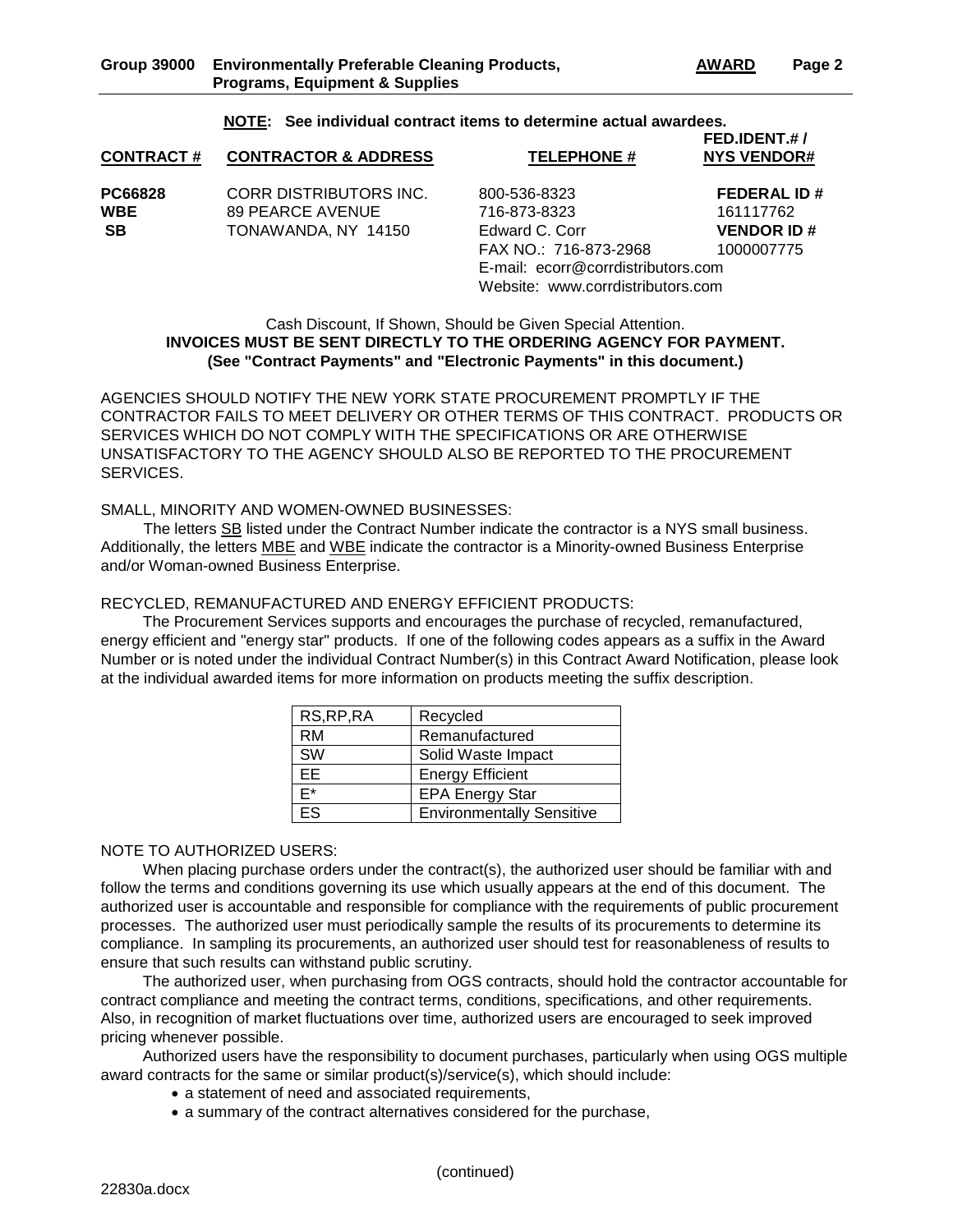#### NOTE TO AUTHORIZED USERS (continued):

• the reason(s) supporting the resulting purchase (e.g., show the basis for the selection among multiple contracts at the time of purchase was the most practical and economical alternative and was in the best interests of the State).

#### **PURCHASING ORDER OF PRECEDENCE:**

To meet their varying needs and their form, function and utility requirements, authorized users must follow the following order of precedence when choosing the proper procurement vehicle:

- 1. Preferred source offerings;
- 2. OGS centralized commodity contracts including this contract and other OGS contracts listed in the Overlapping Contract Items clause;
- 3. Agency or multi-agency established contracts; and
- 4. OGS centralized service or technology contracts or an "open market" procurement that can either be discretionary or result from a formal, competitive bidding process based on the total value of the procurement.

Further details on the procurement process can be located at:

http://www.ogs.ny.gov/procurecounc/pdfdoc/guidelines.pdf

#### **PREFERRED SOURCE PRODUCTS:**

Section 162 of the New York State Finance Law requires that New York State agencies afford first priority to the products of preferred source suppliers, such as Correctional Industries (Corcraft), Industries for the Blind of NYS, and NYS Industries for the Disabled, when such products meet the form, function and utility of the agency. Some products in the Master Contract and the resultant New York State Contract may be available from one or more preferred sources. Contractor understands and agrees that such products must be purchased from a preferred source in accordance with New York State Law.

#### **NEW YORK STATE'S EXECUTIVE ORDER NO 4:**

EO 4 requires every State agency and authority to develop and implement a Sustainability and Environmental Stewardship Program, which must include projects, programs and policies designed to reduce the public health and environmental impacts of their operations, such as reduction or elimination of the use and generation of toxic substances, pollution and waste. OGS considers the continuation and enhancement of agency green cleaning programs to be part and parcel of compliance with EO 4. For these reasons, it is the opinion of OGS, those agencies and authorities must utilize green cleaning practices in complying with EO 4.

Pursuant to EO 4, janitorial paper and other paper supplies purchased by each State agency or authority shall be composed of 100% post-consumer recycled content to the maximum extent practicable and all copy paper and janitorial paper shall be process chlorine free to the extent practicable, unless such products do not meet required form, function or utility, or the cost of the product is not competitive.

https://greencleaning.ny.gov/

**To see the complete list of products and prices list go to:**  http://www.ogs.ny.gov/purchase/spg/awards/3900022830CAN.HTM

**To see the Master Contract FAC85 go to:**  Master MBPO for FAC85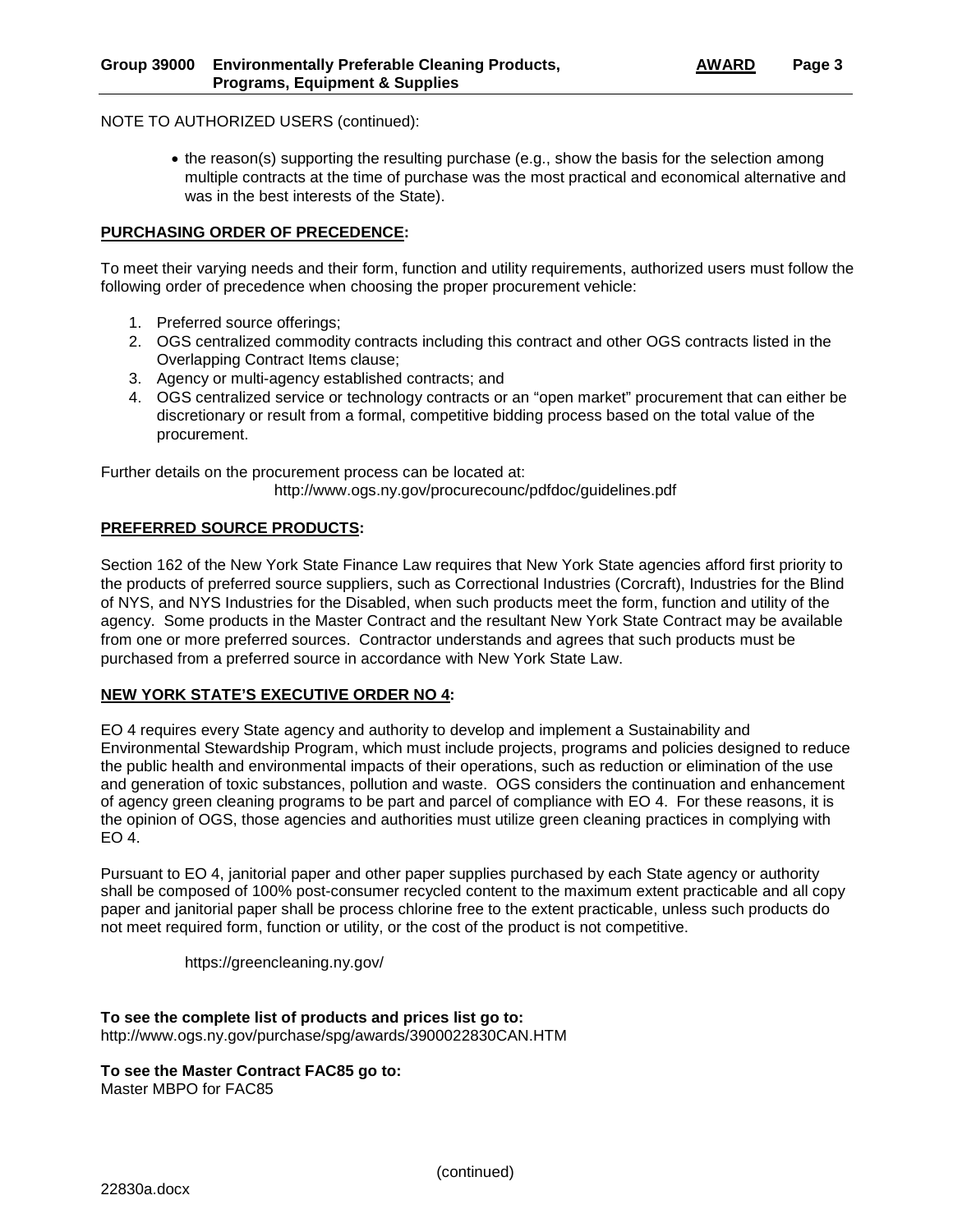| List of Contractors and categories they are approved to sell: |  |
|---------------------------------------------------------------|--|
|                                                               |  |

| Vendor                        | ε<br>Φ<br>--<br>ਹ<br>Σō | #<br>ategory<br>د | #2<br>><br>Categor | #3<br>ategor<br>ပ | #4<br>Category | #5<br>⋋<br>৯<br>ateg<br>↩ | #6<br>Category | 4#<br>><br>৯<br>Ō<br><b>Cate</b> | #8<br>Category | #9<br>Categor | Category<br>#10 | ategor<br>᠇<br>#<br>ں | Category<br>$\overline{\mathbf{N}}$<br>君 |
|-------------------------------|-------------------------|-------------------|--------------------|-------------------|----------------|---------------------------|----------------|----------------------------------|----------------|---------------|-----------------|-----------------------|------------------------------------------|
| Corr<br>Distributors,<br>Inc. | \$100                   | X                 | X                  | Χ                 | Х              | Х                         | Х              | Х                                |                | Χ             | ⋏               | Х                     | N/A                                      |

| <b>LIST OF</b><br><b>CATEGORIES</b> |                                                         |
|-------------------------------------|---------------------------------------------------------|
| Category #1                         | <b>General Purpose Cleaners Category</b>                |
| Category #2                         | <b>Other Floor Maintenance Chemicals</b>                |
| Category #3                         | <b>Disinfectants and Sanitizers</b>                     |
| Category #4                         | <b>Specialty Cleaners</b>                               |
| Category #5                         | Powered Janitorial Equipment & Services                 |
| Category #6                         | General Cleaning Supplies, Equipment, and Services      |
| Category #7                         | Hand Soaps, Hand Sanitizers, and Personal Care Products |
| Category #8                         | De-icing and Snowmelt Products                          |
| Category #9                         | Waste/Recycling/Composting Liners                       |
| Category #10                        | Disposable Janitorial Paper Products                    |
| Category #11                        | <b>Entryway and Other Matting Systems</b>               |
| Category #12                        | Microfiber Cleaning Services - NYS Did Not Participate  |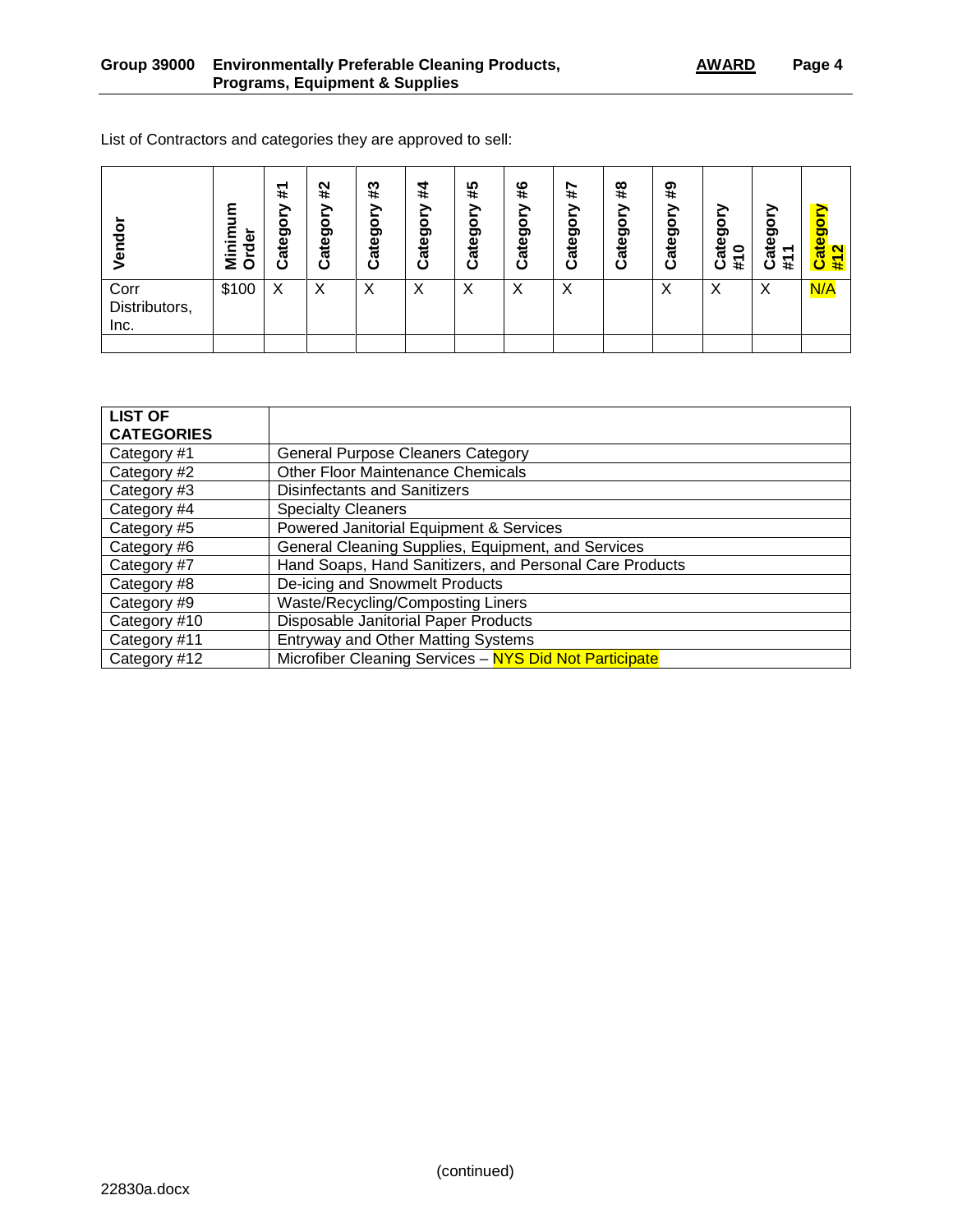#### **State of New York Office of General Services PROCUREMENT SERVICES Contract Performance Report**

Please take a moment to let us know how this contract award has measured up to your expectations. If reporting on more than one contractor or product, please make copies as needed. This office will use the information to improve our contract award, where appropriate. **Comments should include those of the product's end user.**

**Contract No.: Contractor:** 

**Describe Product\* Provided (Include Item No., if available)**:

\***Note:** "**Product**" is defined as a deliverable under any Bid or Contract, which may include commodities (including printing), services and/or technology. The term "Product" includes Licensed Software.

|                                            | Excellent | Good | Acceptable | Unacceptable |
|--------------------------------------------|-----------|------|------------|--------------|
| • Product meets your needs                 |           |      |            |              |
| • Product meets contract<br>specifications |           |      |            |              |
| Pricing                                    |           |      |            |              |

#### **CONTRACTOR**

|                                     | Excellent | Good | Acceptable | Unacceptable |
|-------------------------------------|-----------|------|------------|--------------|
| Timeliness of delivery              |           |      |            |              |
| • Completeness of order (fill rate) |           |      |            |              |
| Responsiveness to inquiries         |           |      |            |              |
| Employee courtesy                   |           |      |            |              |
| Problem resolution                  |           |      |            |              |

Comments:

(over)

| E-mail: |
|---------|

#### **Please Detach or photocopy this Form & Return by FAX to 518/474-2437 or Mail to**:

OGS PROCUREMENT SERVICES Customer Services, 38th Floor Corning Tower - Empire State Plaza Albany, New York 12242 \* \* \* \* \*

(continued)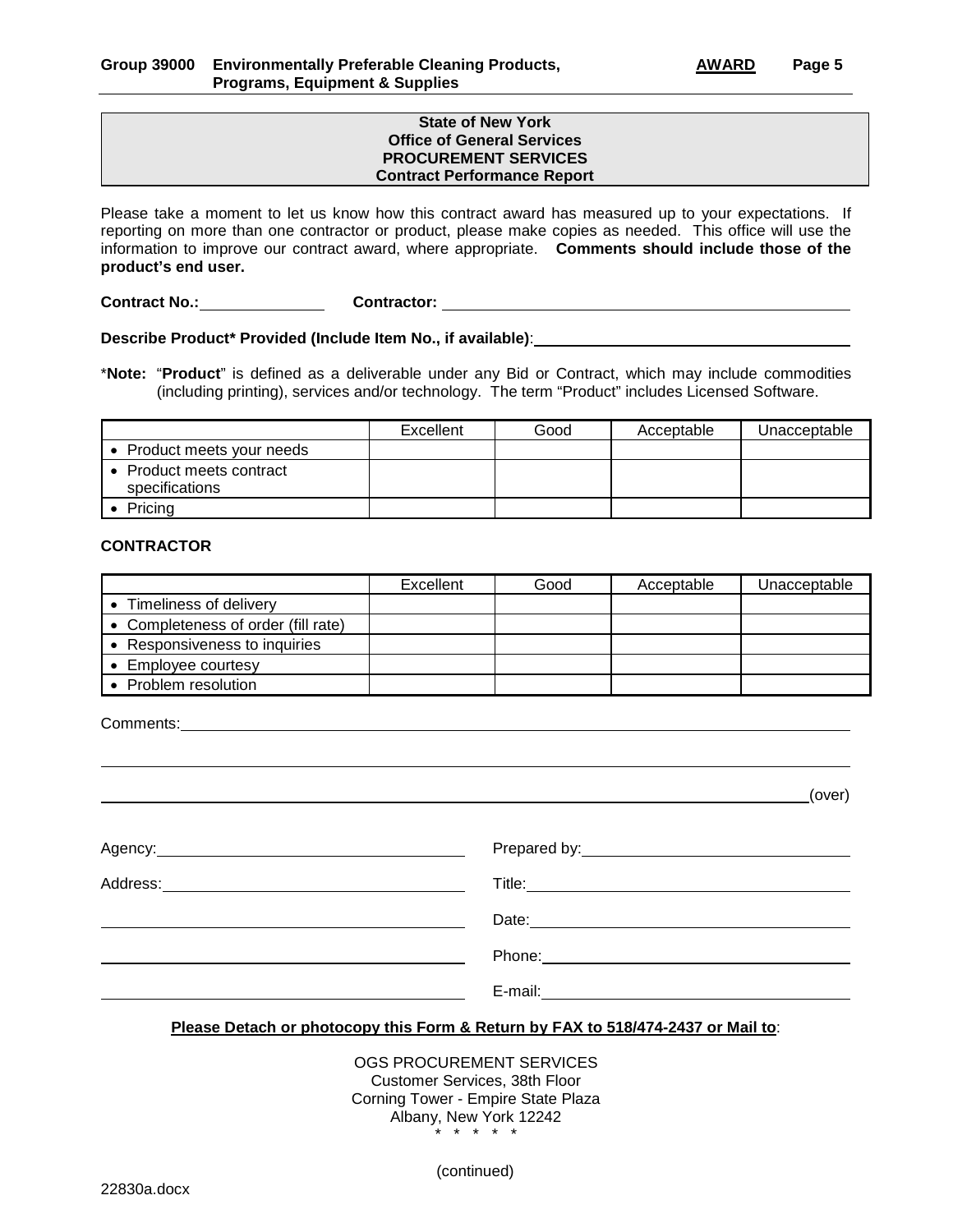

Corning Tower, Empire State Plaza, Albany, NY 12242 | http://nyspro.ogs.ny.gov | customer.service@ogs.ny.gov | 518-474-6717

## **1st Supplemental Contract Award Notification**

**Page 6** 

| <b>Title</b>                                 |    | <b>Group 39000 Environmentally Preferable</b><br><b>Cleaning Products, Programs,</b><br><b>Equipment &amp; Supplies (Statewide)</b><br>Classification Code(s): 26, 27, 46 |  |
|----------------------------------------------|----|---------------------------------------------------------------------------------------------------------------------------------------------------------------------------|--|
| <b>Award Number</b>                          | ÷  | <b>PGB 22830-ES</b><br>(Replaces Award 22791)                                                                                                                             |  |
| <b>Contract Period</b>                       | ÷  | April 8, 2015 thru March 31, 2018                                                                                                                                         |  |
| <b>Bid Opening Date</b><br><b>Contractor</b> |    | <b>January 9, 2015</b>                                                                                                                                                    |  |
| Date of Issue                                | ÷. | April 8, 2015                                                                                                                                                             |  |
| <b>Specification Reference:</b>              |    | As Incorporated In The IFB                                                                                                                                                |  |
| <b>Contractor Information:</b>               |    | Appears on Page 2 of this Award                                                                                                                                           |  |

## **Address Inquiries To:**

|         | <b>State Agencies &amp; Vendors</b>   | <b>Political Subdivisions &amp; Others</b> |
|---------|---------------------------------------|--------------------------------------------|
| Name:   | <b>Christen Hall</b>                  | <b>Procurement Services</b>                |
| Title:  | <b>Contract Management Specialist</b> | <b>Customer Services</b>                   |
| Phone:  | 518-486-1900                          | Phone: 518-474-6717                        |
| Fax:    | 518-474-8676                          | 518-474-2437<br>Fax<br>÷                   |
| E-mail: | christen.hall@ogs.ny.gov              | E-mail: customer.services@ogs.ny.gov       |

**Procurement Services values your input. Complete and return "Contract Performance Report" at end of document.**

## **Description**

This multi-state contract covers certain cleaning supplies that comply with the requirement of Chapter 584 of the Laws of 2005 directing state agencies to use environmentally preferred cleaning products; State Education Law 409-I, and State Finance Law 163-b directing public and non-public elementary and secondary schools in New York state to use environmentally sensitive cleaning and maintenance products. It is also consistent with Executive Order 4 directing agencies to green their procurements.

PR # 22830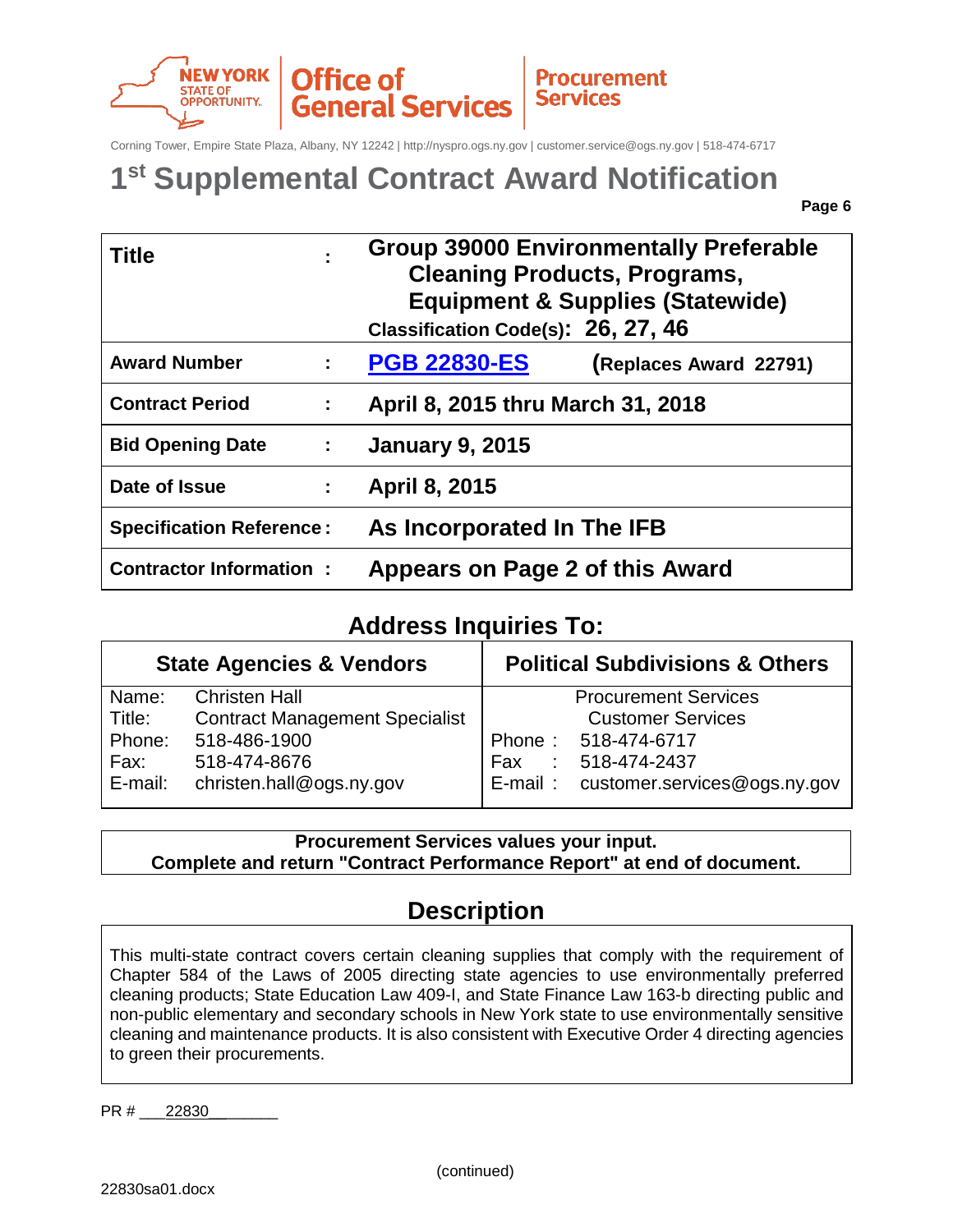#### **NOTE: See individual contract items to determine actual awardees.**

## **FED.IDENT.# / CONTRACT # CONTRACTOR & ADDRESS TELEPHONE #**

**PC66836** UNISOURCE WORLDWIDE INC. 717-612-6173 **FEDERAL ID #** a Veritiv Company 135369500 **800-677-7273** 135369500 D/B/A XPEDX LLC Joseph Gurzenda **VENDOR ID #**<br>211 House Avenue Fax no.: 717-612-3105 1000027102 Camp Hill, PA 17011 E-mail: joseph.gurzenda@veritivcorp.com

Fax no.: 717-612-3105

#### Cash Discount, If Shown, Should be Given Special Attention. **INVOICES MUST BE SENT DIRECTLY TO THE ORDERING AGENCY FOR PAYMENT. (See "Contract Payments" and "Electronic Payments" in this document.)**

AGENCIES SHOULD NOTIFY THE NEW YORK STATE PROCUREMENT PROMPTLY IF THE CONTRACTOR FAILS TO MEET DELIVERY OR OTHER TERMS OF THIS CONTRACT. PRODUCTS OR SERVICES WHICH DO NOT COMPLY WITH THE SPECIFICATIONS OR ARE OTHERWISE UNSATISFACTORY TO THE AGENCY SHOULD ALSO BE REPORTED TO THE PROCUREMENT SERVICES.

#### SMALL, MINORITY AND WOMEN-OWNED BUSINESSES:

The letters SB listed under the Contract Number indicate the contractor is a NYS small business. Additionally, the letters MBE and WBE indicate the contractor is a Minority-owned Business Enterprise and/or Woman-owned Business Enterprise.

#### RECYCLED, REMANUFACTURED AND ENERGY EFFICIENT PRODUCTS:

The Procurement Services supports and encourages the purchase of recycled, remanufactured, energy efficient and "energy star" products. If one of the following codes appears as a suffix in the Award Number or is noted under the individual Contract Number(s) in this Contract Award Notification, please look at the individual awarded items for more information on products meeting the suffix description.

| RS, RP, RA | Recycled                         |
|------------|----------------------------------|
| RM         | Remanufactured                   |
| <b>SW</b>  | Solid Waste Impact               |
| FF.        | <b>Energy Efficient</b>          |
| F*         | <b>EPA Energy Star</b>           |
| FS         | <b>Environmentally Sensitive</b> |

#### NOTE TO AUTHORIZED USERS:

When placing purchase orders under the contract(s), the authorized user should be familiar with and follow the terms and conditions governing its use which usually appears at the end of this document. The authorized user is accountable and responsible for compliance with the requirements of public procurement processes. The authorized user must periodically sample the results of its procurements to determine its compliance. In sampling its procurements, an authorized user should test for reasonableness of results to ensure that such results can withstand public scrutiny.

The authorized user, when purchasing from OGS contracts, should hold the contractor accountable for contract compliance and meeting the contract terms, conditions, specifications, and other requirements. Also, in recognition of market fluctuations over time, authorized users are encouraged to seek improved pricing whenever possible.

Authorized users have the responsibility to document purchases, particularly when using OGS multiple award contracts for the same or similar product(s)/service(s), which should include: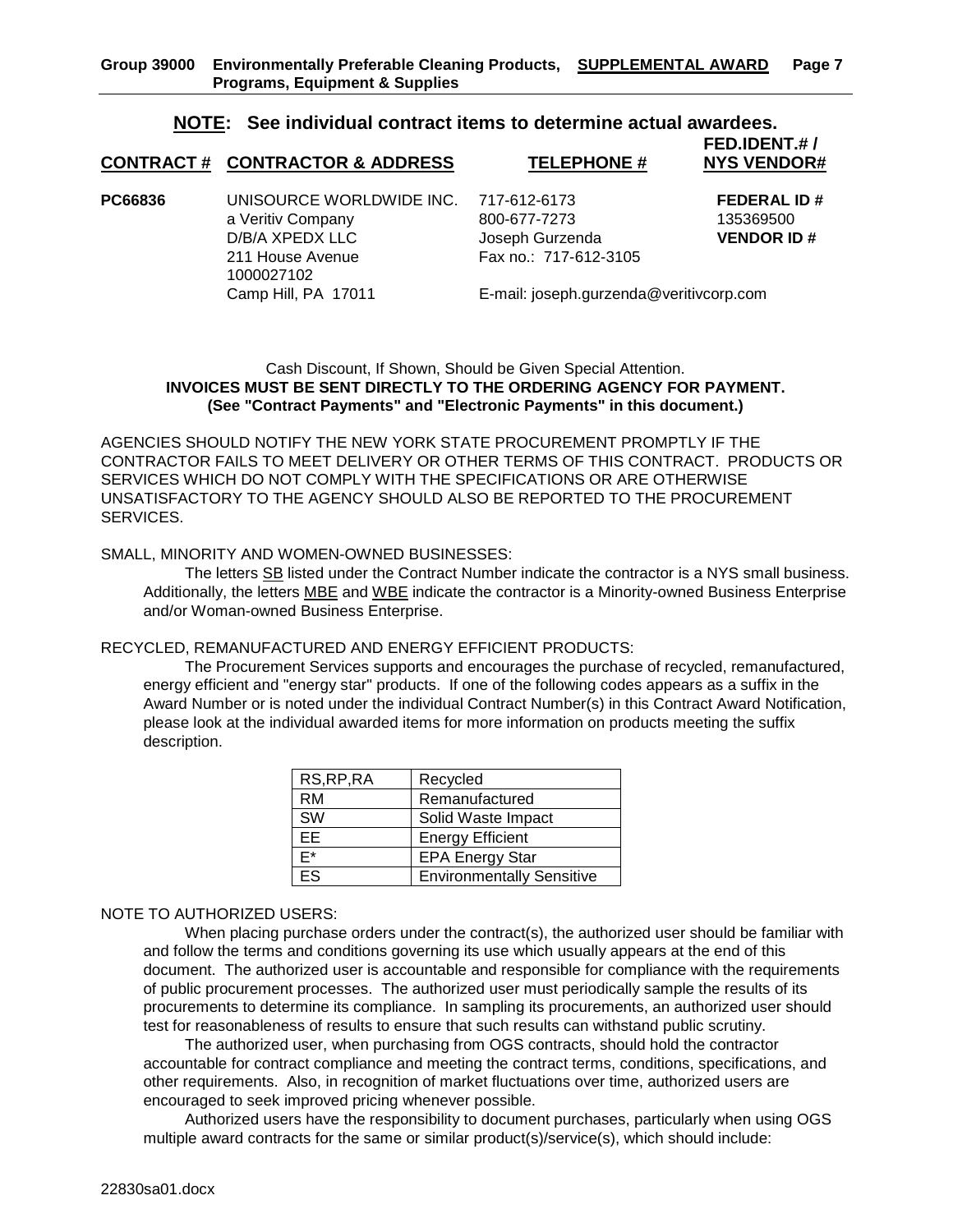#### **Group 39000 Environmentally Preferable Cleaning Products, SUPPLEMENTAL AWARD Page 8 Programs, Equipment & Supplies**

- a statement of need and associated requirements,
- a summary of the contract alternatives considered for the purchase,
- the reason(s) supporting the resulting purchase (e.g., show the basis for the selection among multiple contracts at the time of purchase was the most practical and economical alternative and was in the best interests of the State).

#### **PURCHASING ORDER OF PRECEDENCE:**

To meet their varying needs and their form, function and utility requirements, authorized users must follow the following order of precedence when choosing the proper procurement vehicle:

- 1. Preferred source offerings;
- 2. OGS centralized commodity contracts including this contract and other OGS contracts listed in the Overlapping Contract Items clause;
- 3. Agency or multi-agency established contracts; and
- 4. OGS centralized service or technology contracts or an "open market" procurement that can either be discretionary or result from a formal, competitive bidding process based on the total value of the procurement.

Further details on the procurement process can be located at: http://www.ogs.state.ny.us/procurecounc/pdfdoc/guidelines.pdf

#### **PREFERRED SOURCE PRODUCTS:**

Section 162 of the New York State Finance Law requires that New York State agencies afford first priority to the products of preferred source suppliers, such as Correctional Industries (Corcraft), Industries for the Blind of NYS, and NYS Industries for the Disabled, when such products meet the form, function and utility of the agency. Some products in the Master Contract and the resultant New York State Contract may be available from one or more preferred sources. Contractor understands and agrees that such products must be purchased from a preferred source in accordance with New York State Law.

#### **NEW YORK STATE'S EXECUTIVE ORDER NO 4:**

EO 4 requires every State agency and authority to develop and implement a Sustainability and Environmental Stewardship Program, which must include projects, programs and policies designed to reduce the public health and environmental impacts of their operations, such as reduction or elimination of the use and generation of toxic substances, pollution and waste. OGS considers the continuation and enhancement of agency green cleaning programs to be part and parcel of compliance with EO 4. For these reasons, it is the opinion of OGS, those agencies and authorities must utilize green cleaning practices in complying with EO 4.

Pursuant to EO 4, janitorial paper and other paper supplies purchased by each State agency or authority shall be composed of 100% post-consumer recycled content to the maximum extent practicable and all copy paper and janitorial paper shall be process chlorine free to the extent practicable, unless such products do not meet required form, function or utility, or the cost of the product is not competitive.

https://greencleaning.ny.gov/

### **To see the complete list of products and prices list go to:**

http://www.ogs.ny.gov/purchase/spg/awards/3900022830CAN.HTM

#### **To see the Master Contract FAC85 go to:**

https://www.commbuys.com/bso/external/purchaseorder/poSummary.sdo?docId=PO-15-1080-OSD01- OSD10-00000003619&releaseNbr=0&parentUrl=contract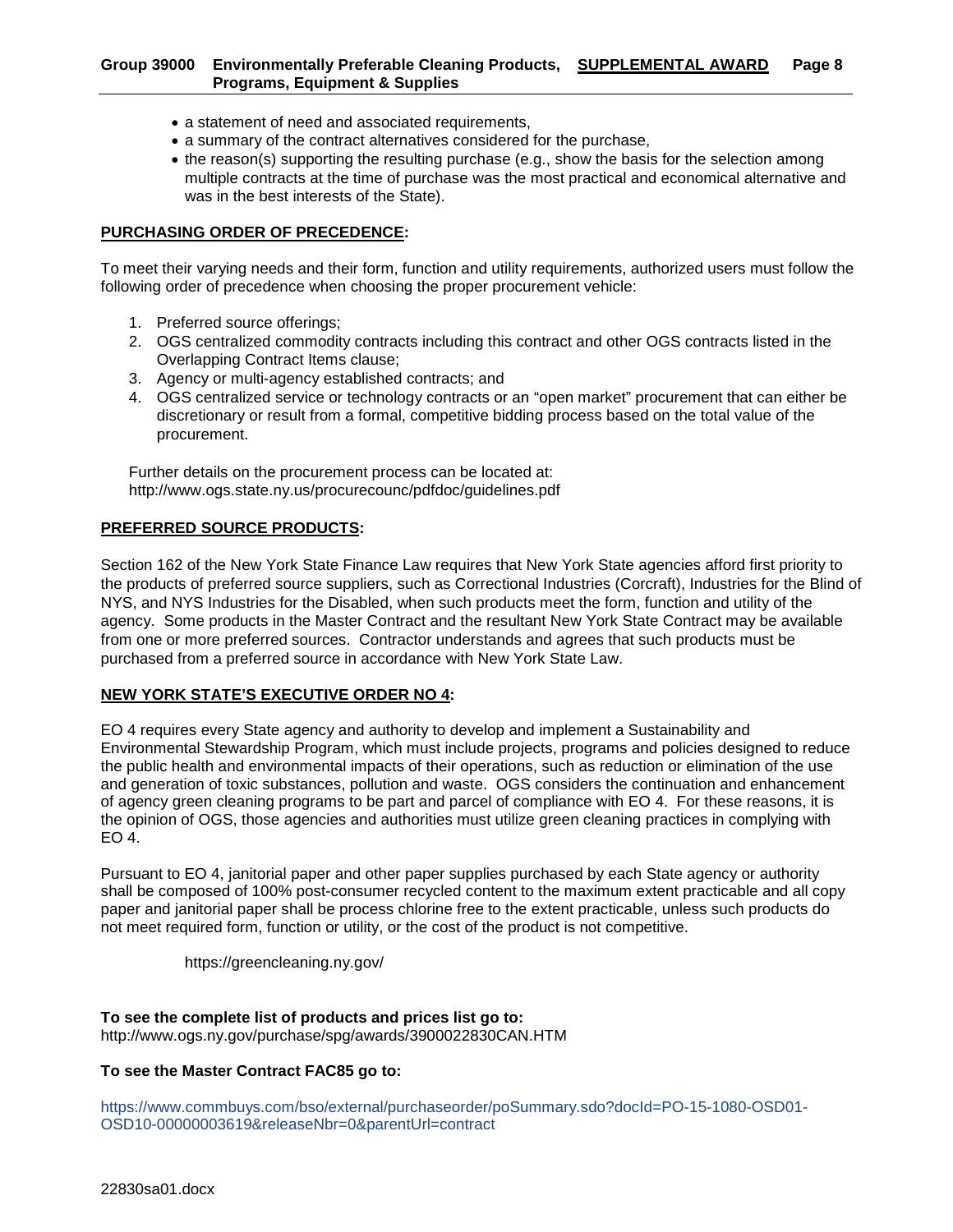| Vendo                              | ξ<br>rder<br>Σ<br>O | Category<br>11 | ۰<br>ē<br>€<br>ᢐ<br>#2<br>ပ | ategory<br>#3<br>ن | Category<br>#4 | Category<br>#5 | Category<br>#6 | ≧<br>O<br>ateg<br>#7<br>ပ | ategory<br>$\overline{\mathbf{a}}$<br>ပ | δ<br>ateg<br>$\overline{4}$ | ategory<br>0<br>#1<br>ပ | ð<br>ateg<br>᠇<br>#<br>ပ | Category<br>$\mathbf{\Omega}$<br>$\frac{4}{1}$ |
|------------------------------------|---------------------|----------------|-----------------------------|--------------------|----------------|----------------|----------------|---------------------------|-----------------------------------------|-----------------------------|-------------------------|--------------------------|------------------------------------------------|
| Corr<br>Distributors,<br>Inc.      | \$100               | X              | X                           | X                  | X              | X              | X              | X                         |                                         | Χ                           | X                       | X                        | N/A                                            |
| Xpedx LLC,<br>a Veritiv<br>Company | \$350               | Χ              | X                           | Х                  | Χ              | X              | X              | X                         |                                         |                             | X                       | X                        | N/A                                            |

List of Contractors and categories they are approved to sell:

| <b>LIST OF</b>    |                                                         |
|-------------------|---------------------------------------------------------|
| <b>CATEGORIES</b> |                                                         |
| Category #1       | <b>General Purpose Cleaners Category</b>                |
| Category #2       | <b>Other Floor Maintenance Chemicals</b>                |
| Category #3       | <b>Disinfectants and Sanitizers</b>                     |
| Category #4       | <b>Specialty Cleaners</b>                               |
| Category #5       | <b>Powered Janitorial Equipment &amp; Services</b>      |
| Category #6       | General Cleaning Supplies, Equipment, and Services      |
| Category #7       | Hand Soaps, Hand Sanitizers, and Personal Care Products |
| Category #8       | De-icing and Snowmelt Products                          |
| Category #9       | <b>Waste/Recycling/Composting Liners</b>                |
| Category #10      | Disposable Janitorial Paper Products                    |
| Category #11      | <b>Entryway and Other Matting Systems</b>               |
| Category #12      | Microfiber Cleaning Services - NYS Did Not Participate  |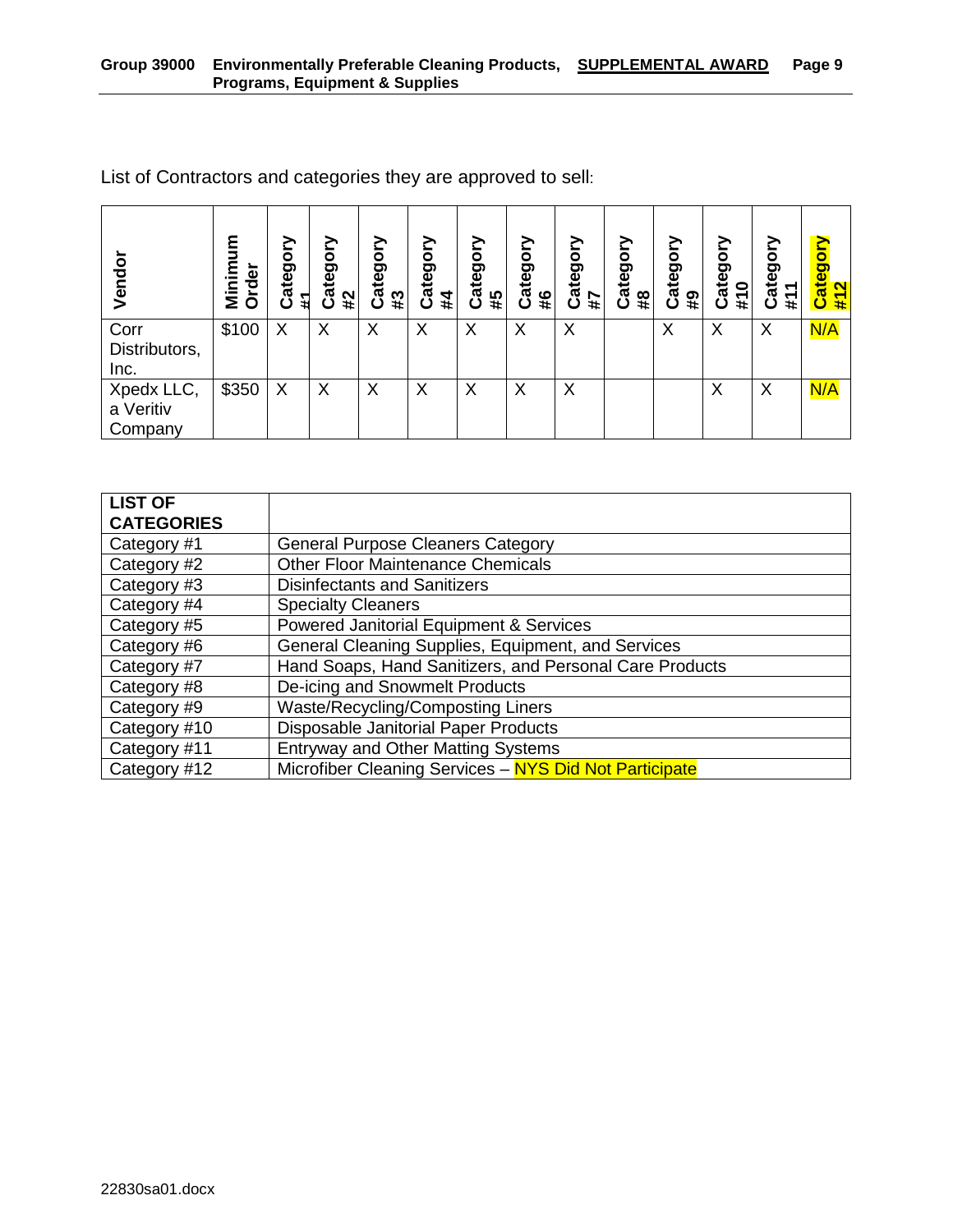#### **State of New York Office of General Services PROCUREMENT SERVICES Contract Performance Report**

Please take a moment to let us know how this contract award has measured up to your expectations. If reporting on more than one contractor or product, please make copies as needed. This office will use the information to improve our contract award, where appropriate. **Comments should include those of the product's end user.**

**Contract No.: Contractor:** 

**Describe Product\* Provided (Include Item No., if available):**

\***Note:** "**Product**" is defined as a deliverable under any Bid or Contract, which may include commodities (including printing), services and/or technology. The term "Product" includes Licensed Software.

|                                            | Excellent | Good | Acceptable | Unacceptable |
|--------------------------------------------|-----------|------|------------|--------------|
| • Product meets your needs                 |           |      |            |              |
| • Product meets contract<br>specifications |           |      |            |              |
| Pricing                                    |           |      |            |              |

#### **CONTRACTOR**

|                                     | Excellent | Good | Acceptable | Unacceptable |
|-------------------------------------|-----------|------|------------|--------------|
| Timeliness of delivery              |           |      |            |              |
| • Completeness of order (fill rate) |           |      |            |              |
| Responsiveness to inquiries         |           |      |            |              |
| Employee courtesy                   |           |      |            |              |
| Problem resolution                  |           |      |            |              |

Comments:

|                                                                                                                                                                                                                                      | (over)                                                                                                                                                                                                                               |
|--------------------------------------------------------------------------------------------------------------------------------------------------------------------------------------------------------------------------------------|--------------------------------------------------------------------------------------------------------------------------------------------------------------------------------------------------------------------------------------|
| Agency: <u>example and a series of the series of the series of the series of the series of the series of the series of the series of the series of the series of the series of the series of the series of the series of the ser</u> |                                                                                                                                                                                                                                      |
|                                                                                                                                                                                                                                      |                                                                                                                                                                                                                                      |
|                                                                                                                                                                                                                                      | Date: <u>contract and a series of the series of the series of the series of the series of the series of the series of the series of the series of the series of the series of the series of the series of the series of the seri</u> |
|                                                                                                                                                                                                                                      |                                                                                                                                                                                                                                      |
|                                                                                                                                                                                                                                      | E-mail: _____________                                                                                                                                                                                                                |

#### **Please Detach or photocopy this Form & Return by FAX to 518/474-2437 or Mail to**:

OGS PROCUREMENT SERVICES Customer Services, 38th Floor Corning Tower - Empire State Plaza Albany, New York 12242 .<br>\* \* \* \* ·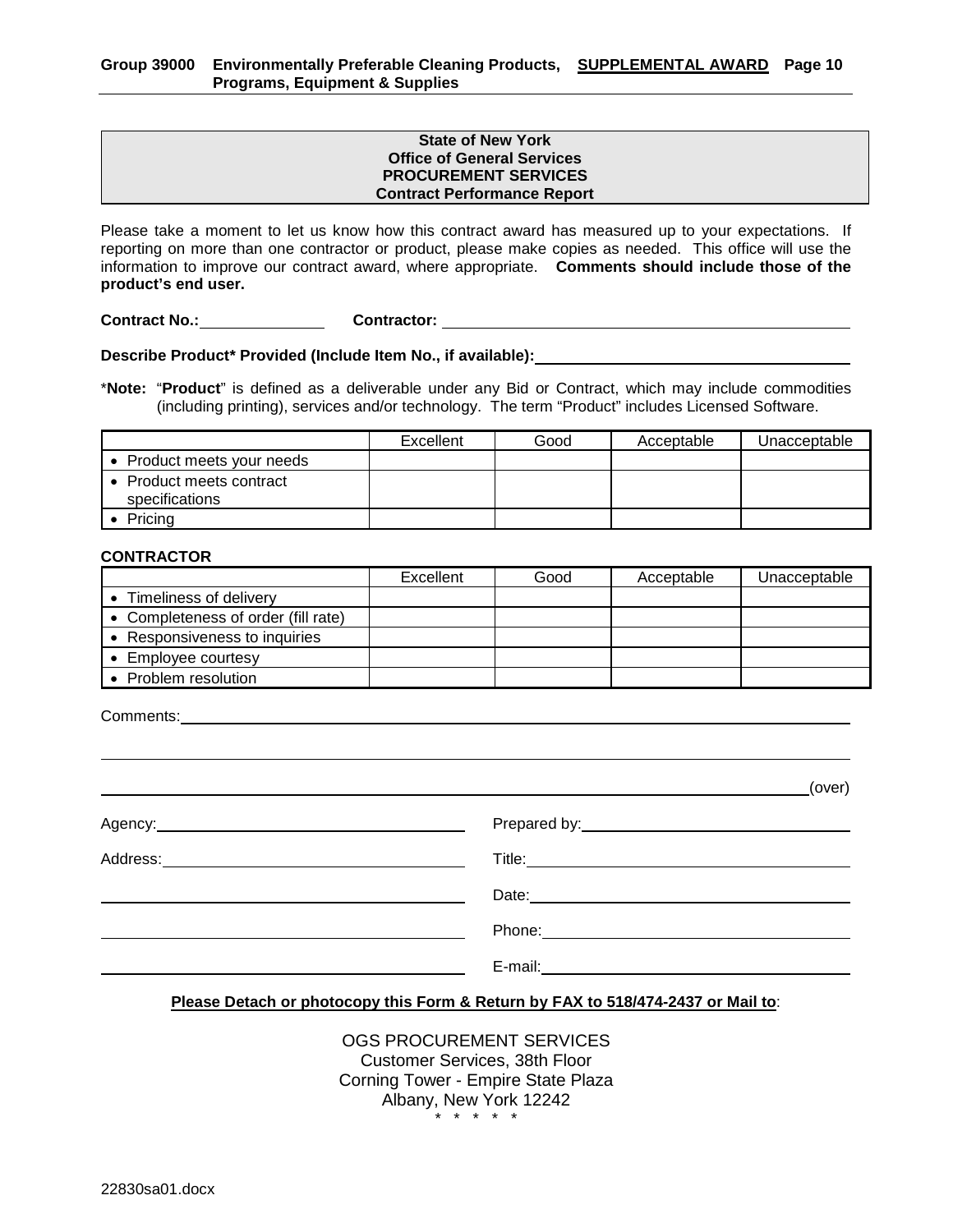

Corning Tower, Empire State Plaza, Albany, NY 12242 | http://nyspro.ogs.ny.gov | customer.service@ogs.ny.gov | 518-474-6717

## **2nd Supplemental Contract Award Notification**

**Page 11**

| <b>Title</b>                    |                               | <b>Group 39000 Environmentally Preferable</b><br><b>Cleaning Products, Programs,</b><br><b>Equipment &amp; Supplies (Statewide)</b><br>Classification Code(s): 26, 27, 46 |  |  |  |  |  |
|---------------------------------|-------------------------------|---------------------------------------------------------------------------------------------------------------------------------------------------------------------------|--|--|--|--|--|
| <b>Award Number</b>             | ÷.                            | <b>PGB 22830-ES</b><br>(Replaces Award 22791)                                                                                                                             |  |  |  |  |  |
| <b>Contract Period</b>          | ÷                             | May 26, 2015 thru March 31, 2018                                                                                                                                          |  |  |  |  |  |
| <b>Bid Opening Date</b>         | $\mathbb{Z}^{\mathbb{Z}^n}$ . | <b>January 9, 2015</b>                                                                                                                                                    |  |  |  |  |  |
| Date of Issue                   | ÷.                            | May 26, 2015                                                                                                                                                              |  |  |  |  |  |
| <b>Specification Reference:</b> |                               | As Incorporated In The PGB Agreement                                                                                                                                      |  |  |  |  |  |
| <b>Contractor Information:</b>  |                               | Appears on Page 2 of this Award                                                                                                                                           |  |  |  |  |  |

## **Address Inquiries To:**

|         | <b>State Agencies &amp; Vendors</b>   | <b>Political Subdivisions &amp; Others</b> |  |
|---------|---------------------------------------|--------------------------------------------|--|
| Name:   | <b>Christen Hall</b>                  | <b>Procurement Services</b>                |  |
| Title:  | <b>Contract Management Specialist</b> | <b>Customer Services</b>                   |  |
| Phone:  | 518-486-1900                          | Phone: 518-474-6717                        |  |
| Fax:    | 518-474-8676                          | 518-474-2437<br>Fax<br>÷                   |  |
| E-mail: | christen.hall@ogs.ny.gov              | E-mail: customer.services@ogs.ny.gov       |  |

**Procurement Services values your input. Complete and return "Contract Performance Report" at end of document.**

## **Description**

This multi-state contract covers certain cleaning supplies that comply with the requirement of Chapter 584 of the Laws of 2005 directing state agencies to use environmentally preferred cleaning products; State Education Law 409-I, and State Finance Law 163-b directing public and non-public elementary and secondary schools in New York state to use environmentally sensitive cleaning and maintenance products. It is also consistent with Executive Order 4 directing agencies to green their procurements.

PR # 22830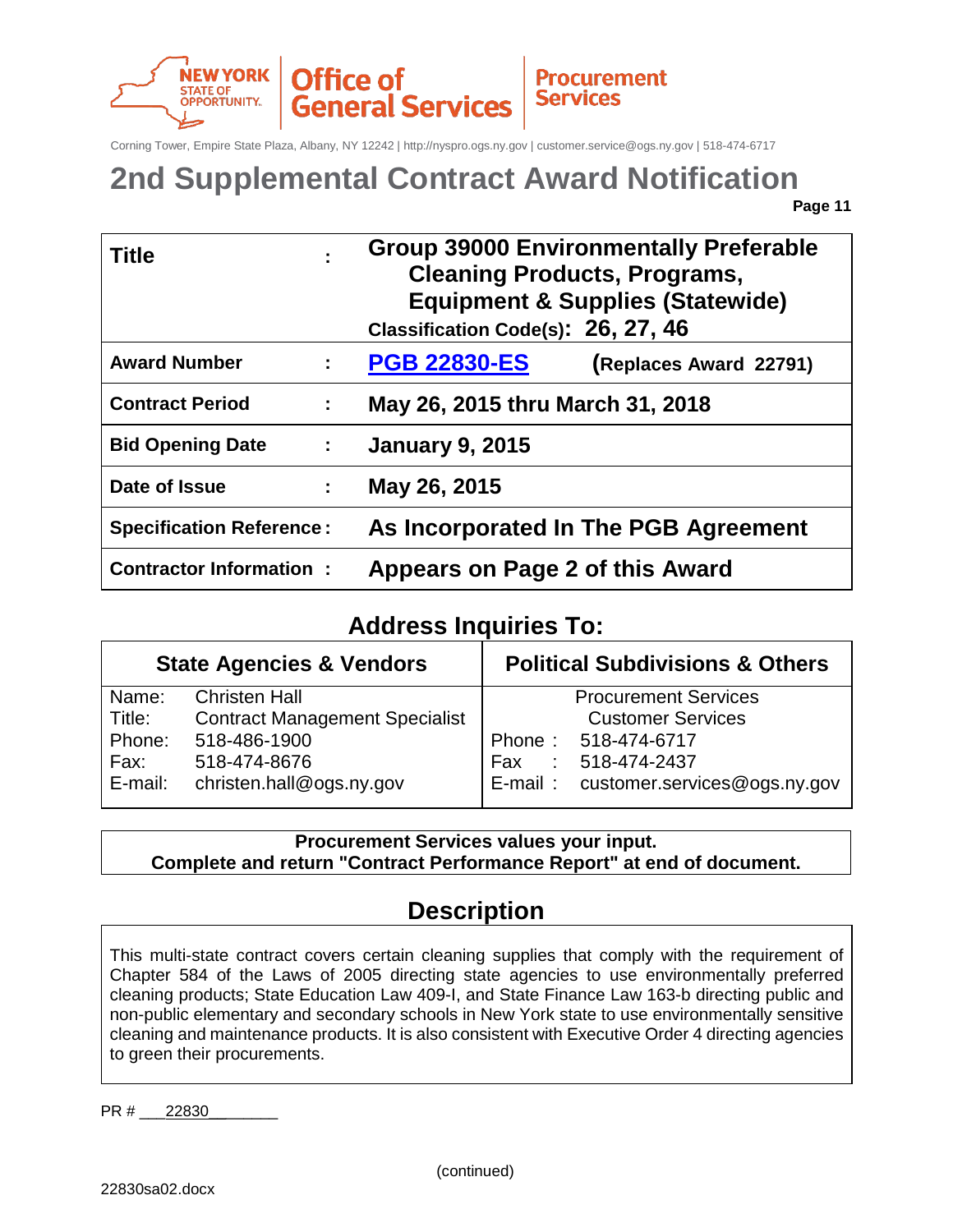#### **NOTE: See individual contract items to determine actual awardees. FED.IDENT.# /**

|         | <b>CONTRACT # CONTRACTOR &amp; ADDRESS</b>                   | <b>TELEPHONE#</b>                                                                                                                         | .<br><b>NYS VENDOR#</b>                                            |
|---------|--------------------------------------------------------------|-------------------------------------------------------------------------------------------------------------------------------------------|--------------------------------------------------------------------|
| PC66831 | HILLYARD, INC.<br>125 RAWSON ROAD<br><b>VICTOR, NY 14564</b> | 585-924-2820<br>800-695-5336<br>Timothy W. Reed<br>Fax No.: 585-924-2829<br>E-mail: treed@hillyard.com<br>Website: http://ny.hillyard.com | <b>FEDERAL ID#</b><br>440522196<br><b>VENDOR ID#</b><br>1000009363 |
|         |                                                              |                                                                                                                                           |                                                                    |

| PC66834 | NEW ENGLAND OFFICE SUPPLY 781-794-8800 x233 |                                     | <b>FEDERAL ID#</b> |
|---------|---------------------------------------------|-------------------------------------|--------------------|
|         | <b>135 LUNDQUIST DRIVE</b>                  | 886-636-7872 x233                   | 042880476          |
|         | BRAINTREE, MA 02184                         | Fax 781-794-8888                    | <b>VENDOR ID#</b>  |
|         |                                             | Amee Patel Pant                     | 1100139781         |
|         |                                             | E-mail: bidanalysisteam@neosusa.com |                    |
|         |                                             |                                     |                    |

#### Cash Discount, If Shown, Should be Given Special Attention. **INVOICES MUST BE SENT DIRECTLY TO THE ORDERING AGENCY FOR PAYMENT. (See "Contract Payments" and "Electronic Payments" in this document.)**

AGENCIES SHOULD NOTIFY THE NEW YORK STATE PROCUREMENT PROMPTLY IF THE CONTRACTOR FAILS TO MEET DELIVERY OR OTHER TERMS OF THIS CONTRACT. PRODUCTS OR SERVICES WHICH DO NOT COMPLY WITH THE SPECIFICATIONS OR ARE OTHERWISE UNSATISFACTORY TO THE AGENCY SHOULD ALSO BE REPORTED TO THE PROCUREMENT SERVICES.

SMALL, MINORITY AND WOMEN-OWNED BUSINESSES:

The letters SB listed under the Contract Number indicate the contractor is a NYS small business. Additionally, the letters MBE and WBE indicate the contractor is a Minority-owned Business Enterprise and/or Woman-owned Business Enterprise.

#### RECYCLED, REMANUFACTURED AND ENERGY EFFICIENT PRODUCTS:

The Procurement Services supports and encourages the purchase of recycled, remanufactured, energy efficient and "energy star" products. If one of the following codes appears as a suffix in the Award Number or is noted under the individual Contract Number(s) in this Contract Award Notification, please look at the individual awarded items for more information on products meeting the suffix description.

| RS, RP, RA | Recycled                         |
|------------|----------------------------------|
| RM         | Remanufactured                   |
| <b>SW</b>  | Solid Waste Impact               |
| EE         | <b>Energy Efficient</b>          |
| F*         | <b>EPA Energy Star</b>           |
| FS         | <b>Environmentally Sensitive</b> |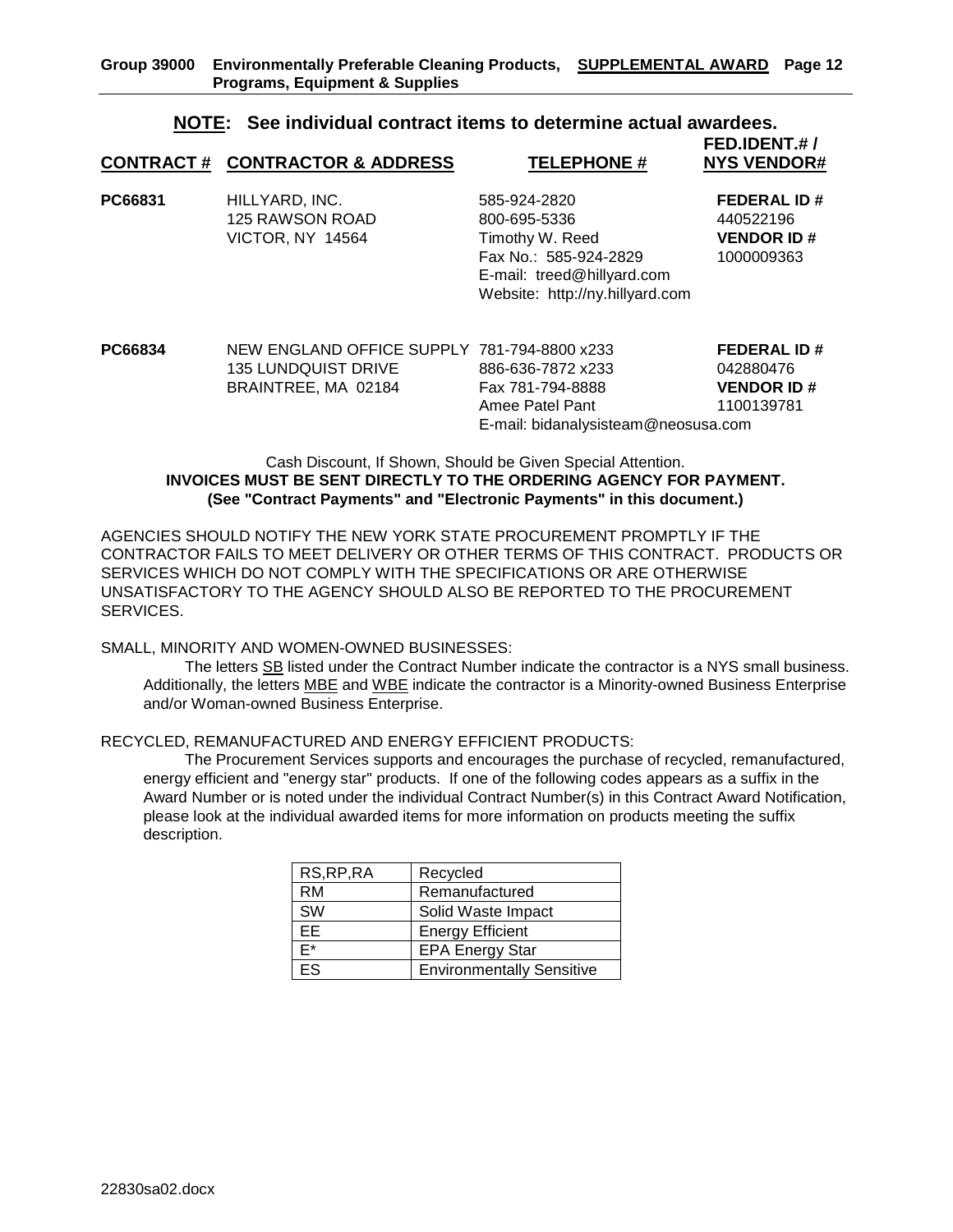#### NOTE TO AUTHORIZED USERS:

When placing purchase orders under the contract(s), the authorized user should be familiar with and follow the terms and conditions governing its use which usually appears at the end of this document. The authorized user is accountable and responsible for compliance with the requirements of public procurement processes. The authorized user must periodically sample the results of its procurements to determine its compliance. In sampling its procurements, an authorized user should test for reasonableness of results to ensure that such results can withstand public scrutiny.

The authorized user, when purchasing from OGS contracts, should hold the contractor accountable for contract compliance and meeting the contract terms, conditions, specifications, and other requirements. Also, in recognition of market fluctuations over time, authorized users are encouraged to seek improved pricing whenever possible.

Authorized users have the responsibility to document purchases, particularly when using OGS multiple award contracts for the same or similar product(s)/service(s), which should include:

- a statement of need and associated requirements,
- a summary of the contract alternatives considered for the purchase,
- the reason(s) supporting the resulting purchase (e.g., show the basis for the selection among multiple contracts at the time of purchase was the most practical and economical alternative and was in the best interests of the State).

#### **PURCHASING ORDER OF PRECEDENCE:**

To meet their varying needs and their form, function and utility requirements, authorized users must follow the following order of precedence when choosing the proper procurement vehicle:

- 1. Preferred source offerings;
- 2. OGS centralized commodity contracts including this contract and other OGS contracts listed in the Overlapping Contract Items clause;
- 3. Agency or multi-agency established contracts; and
- 4. OGS centralized service or technology contracts or an "open market" procurement that can either be discretionary or result from a formal, competitive bidding process based on the total value of the procurement.

Further details on the procurement process can be located at: <http://www.ogs.ny.gov/procurecounc/pdfdoc/guidelines.pdf>

#### **PREFERRED SOURCE PRODUCTS:**

Section 162 of the New York State Finance Law requires that New York State agencies afford first priority to the products of preferred source suppliers, such as Correctional Industries (Corcraft), Industries for the Blind of NYS, and NYS Industries for the Disabled, when such products meet the form, function and utility of the agency. Some products in the Master Contract and the resultant New York State Contract may be available from one or more preferred sources. Contractor understands and agrees that such products must be purchased from a preferred source in accordance with New York State Law.

#### **NEW YORK STATE'S EXECUTIVE ORDER NO 4:**

EO 4 requires every State agency and authority to develop and implement a Sustainability and Environmental Stewardship Program, which must include projects, programs and policies designed to reduce the public health and environmental impacts of their operations, such as reduction or elimination of the use and generation of toxic substances, pollution and waste. OGS considers the continuation and enhancement of agency green cleaning programs to be part and parcel of compliance with EO 4. For these reasons, it is the opinion of OGS, those agencies and authorities must utilize green cleaning practices in complying with EO 4.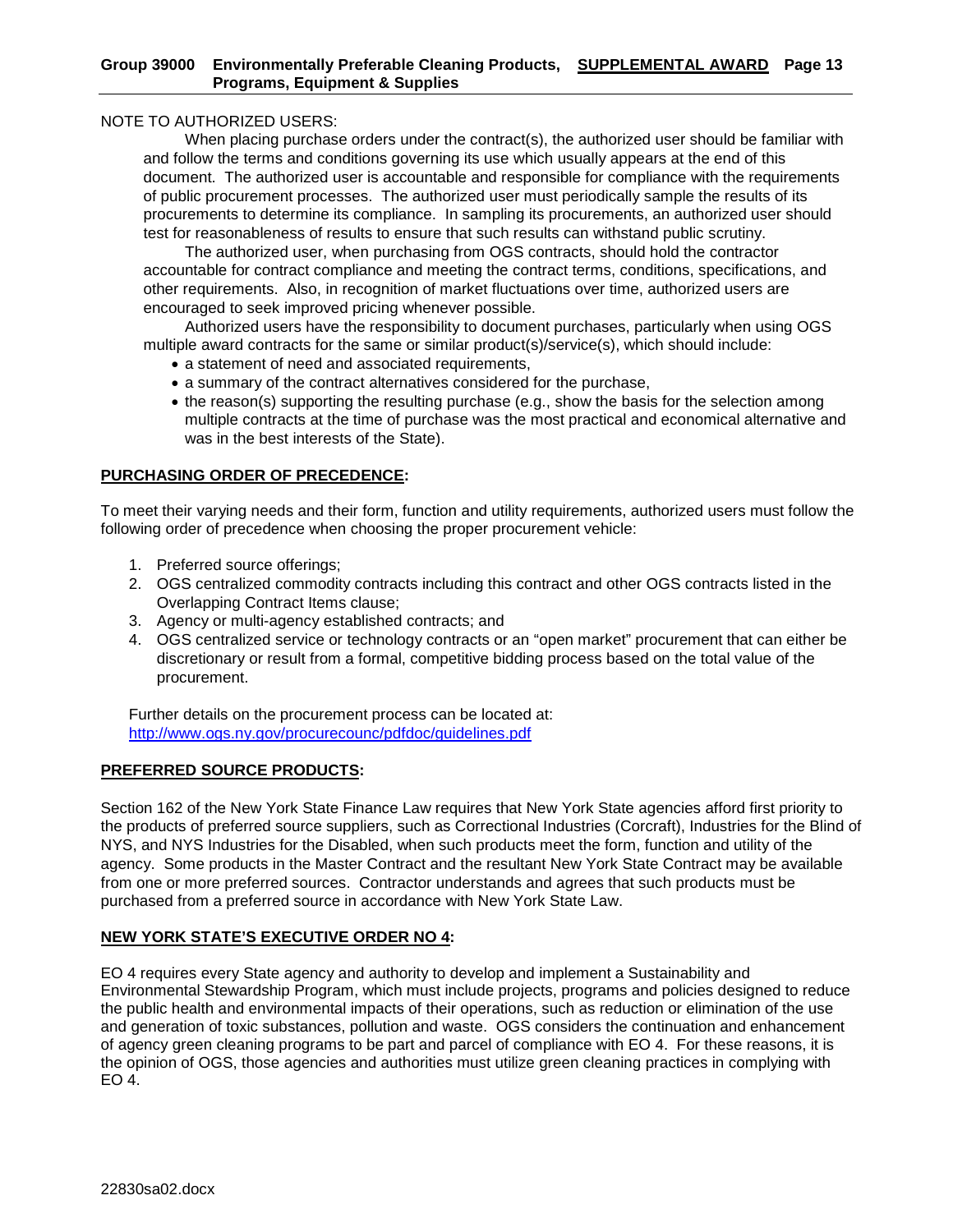Pursuant to EO 4, janitorial paper and other paper supplies purchased by each State agency or authority shall be composed of 100% post-consumer recycled content to the maximum extent practicable and all copy paper and janitorial paper shall be process chlorine free to the extent practicable, unless such products do not meet required form, function or utility, or the cost of the product is not competitive.

#### <https://greencleaning.ny.gov/>

#### **To see the complete list of products and prices list go to:**

<http://www.ogs.ny.gov/purchase/spg/awards/3900022830CAN.HTM>

#### **To see the Master Contract FAC85 go to:**

https://www.commbuys.com/bso/external/purchaseorder/poSummary.sdo?docId=PO-15-1080-OSD01- OSD10-00000003619&releaseNbr=0&parentUrl=contract

List of Contractors and categories they are approved to sell:

| Vendor                                        | Minimum<br>Order | #<br>Category | #2<br>Category | #3<br>Category | #4<br>Category | #5<br>Category | #6<br>Category | 4#7<br>Category | #8<br>Category | $\overline{4}$<br>Category | Category<br>#10 | Category<br>#11 | Category<br>#12 |
|-----------------------------------------------|------------------|---------------|----------------|----------------|----------------|----------------|----------------|-----------------|----------------|----------------------------|-----------------|-----------------|-----------------|
| Corr<br>Distributors,<br>Inc.                 | \$100            | X             | X              | X              | $\times$       | X              | X              | X               |                | X                          | X               | X               | N/A             |
| Hillyard Inc.                                 | \$250            | X             | X              | X              | $\times$       | X              | X              | X               | X              | X                          | X               | X               | N/A             |
| New England<br><b>Office Supply</b><br>(NEOS) | None             | X             | X              | X              | $\times$       | X              | X              | X               |                | X                          | X               | X               | N/A             |
| Xpedx LLC, a<br>Veritiv<br>Company            | \$350            | X             | X              | X              | $\times$       | X              | X              | X               |                |                            | X               | X               | N/A             |

| <b>LIST OF</b><br><b>CATEGORIES</b> |                                                         |
|-------------------------------------|---------------------------------------------------------|
|                                     |                                                         |
| Category #1                         | <b>General Purpose Cleaners Category</b>                |
| Category #2                         | <b>Other Floor Maintenance Chemicals</b>                |
| Category #3                         | <b>Disinfectants and Sanitizers</b>                     |
| Category #4                         | <b>Specialty Cleaners</b>                               |
| Category #5                         | Powered Janitorial Equipment & Services                 |
| Category #6                         | General Cleaning Supplies, Equipment, and Services      |
| Category #7                         | Hand Soaps, Hand Sanitizers, and Personal Care Products |
| Category #8                         | De-icing and Snowmelt Products                          |
| Category #9                         | Waste/Recycling/Composting Liners                       |
| Category #10                        | Disposable Janitorial Paper Products                    |
| Category #11                        | <b>Entryway and Other Matting Systems</b>               |
| Category #12                        | Microfiber Cleaning Services - NYS Did Not Participate  |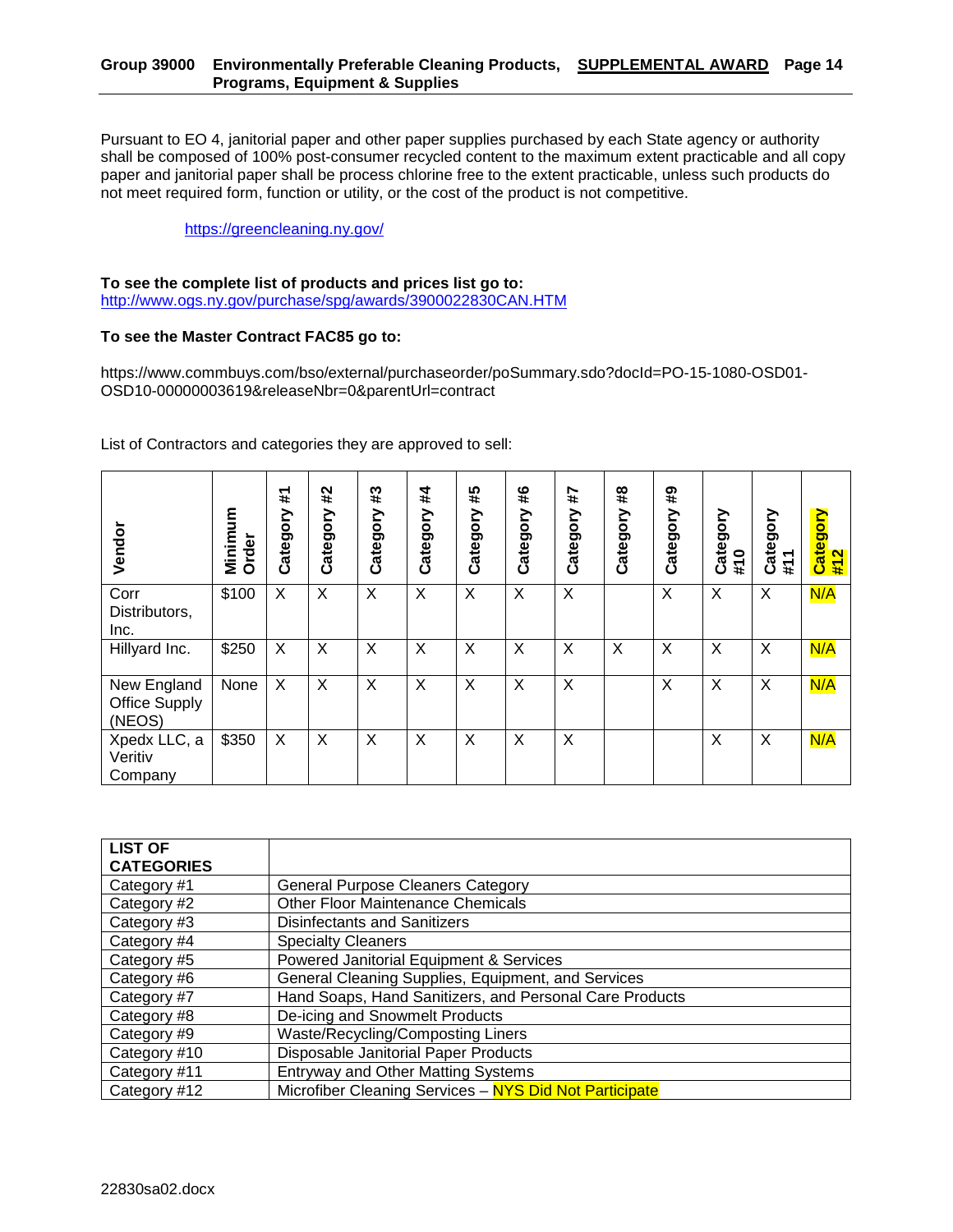#### **State of New York Office of General Services PROCUREMENT SERVICES Contract Performance Report**

Please take a moment to let us know how this contract award has measured up to your expectations. If reporting on more than one contractor or product, please make copies as needed. This office will use the information to improve our contract award, where appropriate. **Comments should include those of the product's end user.**

**Contract No.: Contractor:** 

**Describe Product\* Provided (Include Item No., if available):**

\***Note:** "**Product**" is defined as a deliverable under any Bid or Contract, which may include commodities (including printing), services and/or technology. The term "Product" includes Licensed Software.

|                                            | Excellent | Good | Acceptable | Unacceptable |
|--------------------------------------------|-----------|------|------------|--------------|
| • Product meets your needs                 |           |      |            |              |
| • Product meets contract<br>specifications |           |      |            |              |
| Pricing                                    |           |      |            |              |

#### **CONTRACTOR**

|                                     | Excellent | Good | Acceptable | Unacceptable |
|-------------------------------------|-----------|------|------------|--------------|
| Timeliness of delivery              |           |      |            |              |
| • Completeness of order (fill rate) |           |      |            |              |
| • Responsiveness to inquiries       |           |      |            |              |
| • Employee courtesy                 |           |      |            |              |
| Problem resolution                  |           |      |            |              |

Comments:

|                                                                                                                                                                                                                                      | (over)                                                                                                                                                                                                                               |
|--------------------------------------------------------------------------------------------------------------------------------------------------------------------------------------------------------------------------------------|--------------------------------------------------------------------------------------------------------------------------------------------------------------------------------------------------------------------------------------|
| Agency: <u>example and a series of the series of the series of the series of the series of the series of the series of the series of the series of the series of the series of the series of the series of the series of the ser</u> |                                                                                                                                                                                                                                      |
|                                                                                                                                                                                                                                      |                                                                                                                                                                                                                                      |
|                                                                                                                                                                                                                                      | Date: <u>contract and a series of the series of the series of the series of the series of the series of the series of the series of the series of the series of the series of the series of the series of the series of the seri</u> |
|                                                                                                                                                                                                                                      |                                                                                                                                                                                                                                      |
|                                                                                                                                                                                                                                      | E-mail: _____________                                                                                                                                                                                                                |

#### **Please Detach or photocopy this Form & Return by FAX to 518/474-2437 or Mail to**:

OGS PROCUREMENT SERVICES Customer Services, 38th Floor Corning Tower - Empire State Plaza Albany, New York 12242 .<br>\* \* \* \* ·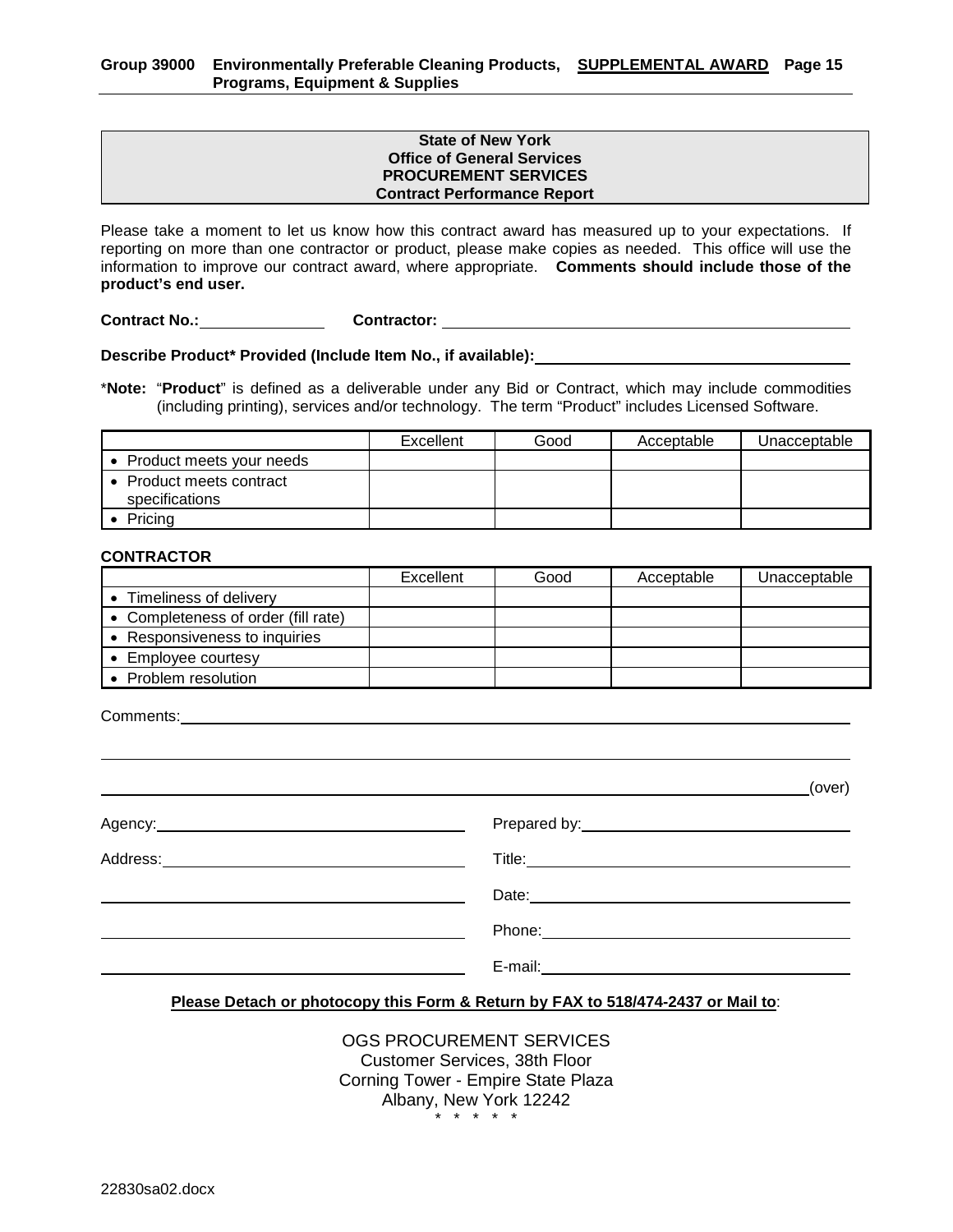

Corning Tower, Empire State Plaza, Albany, NY 12242 | http://nyspro.ogs.ny.gov | customer.service@ogs.ny.gov | 518-474-6717

## **3rd Supplemental Contract Award Notification**

**Page 16** 

| <b>Title</b><br>$\bullet$                 |                | <b>Group 39000 Environmentally Preferable</b><br>Cleaning Products, Programs, Equipment &<br><b>Supplies (Statewide)</b><br>Classification Code(s): $26, 27, 46$ |  |  |  |  |  |
|-------------------------------------------|----------------|------------------------------------------------------------------------------------------------------------------------------------------------------------------|--|--|--|--|--|
| <b>Award Number</b>                       | $\ddot{\cdot}$ | <b>PGB 22830-ES</b><br>(Replaces Award 22791)                                                                                                                    |  |  |  |  |  |
| <b>Contract Period</b>                    | $\ddot{\cdot}$ | <b>July 8, 2015 thru March 31, 2018</b>                                                                                                                          |  |  |  |  |  |
| <b>Bid Opening Date</b><br>$\ddot{\cdot}$ |                | <b>January 9, 2015</b>                                                                                                                                           |  |  |  |  |  |
| Date of Issue                             | $\ddot{\cdot}$ | <b>July 8, 2015</b>                                                                                                                                              |  |  |  |  |  |
| <b>Specification Reference:</b>           |                | As Incorporated In The Piggyback Agreement                                                                                                                       |  |  |  |  |  |
| <b>Contractor Information:</b>            |                | <b>Appears on Page 2 of this Award</b>                                                                                                                           |  |  |  |  |  |

### **Address Inquiries To:**

|         | <b>State Agencies &amp; Vendors</b>   | <b>Political Subdivisions &amp; Others</b> |
|---------|---------------------------------------|--------------------------------------------|
| Name:   | Cheri McCullough                      | <b>Procurement Services</b>                |
| Title:  | <b>Contract Management Specialist</b> | <b>Customer Services</b>                   |
| Phone:  | 518-402-5552                          | Phone: 518-474-6717                        |
| Fax:    | 518-474-8676                          | 518-474-2437<br>Fax<br>$\mathcal{L}$       |
| E-mail: | Cheri.mccullough@ogs.ny.gov           | E-mail: customer.services@ogs.ny.gov       |

**Procurement Services values your input. Complete and return "Contract Performance Report" at end of document.**

## **Description**

This multi-state contract covers certain cleaning supplies that comply with the requirement of Chapter 584 of the Laws of 2005 directing state agencies to use environmentally preferred cleaning products; State Education Law 409-I, and State Finance Law 163-b directing public and non-public elementary and secondary schools in New York state to use environmentally sensitive cleaning and maintenance products. It is also consistent with Executive Order 4 directing agencies to green their procurements.

PR # 22830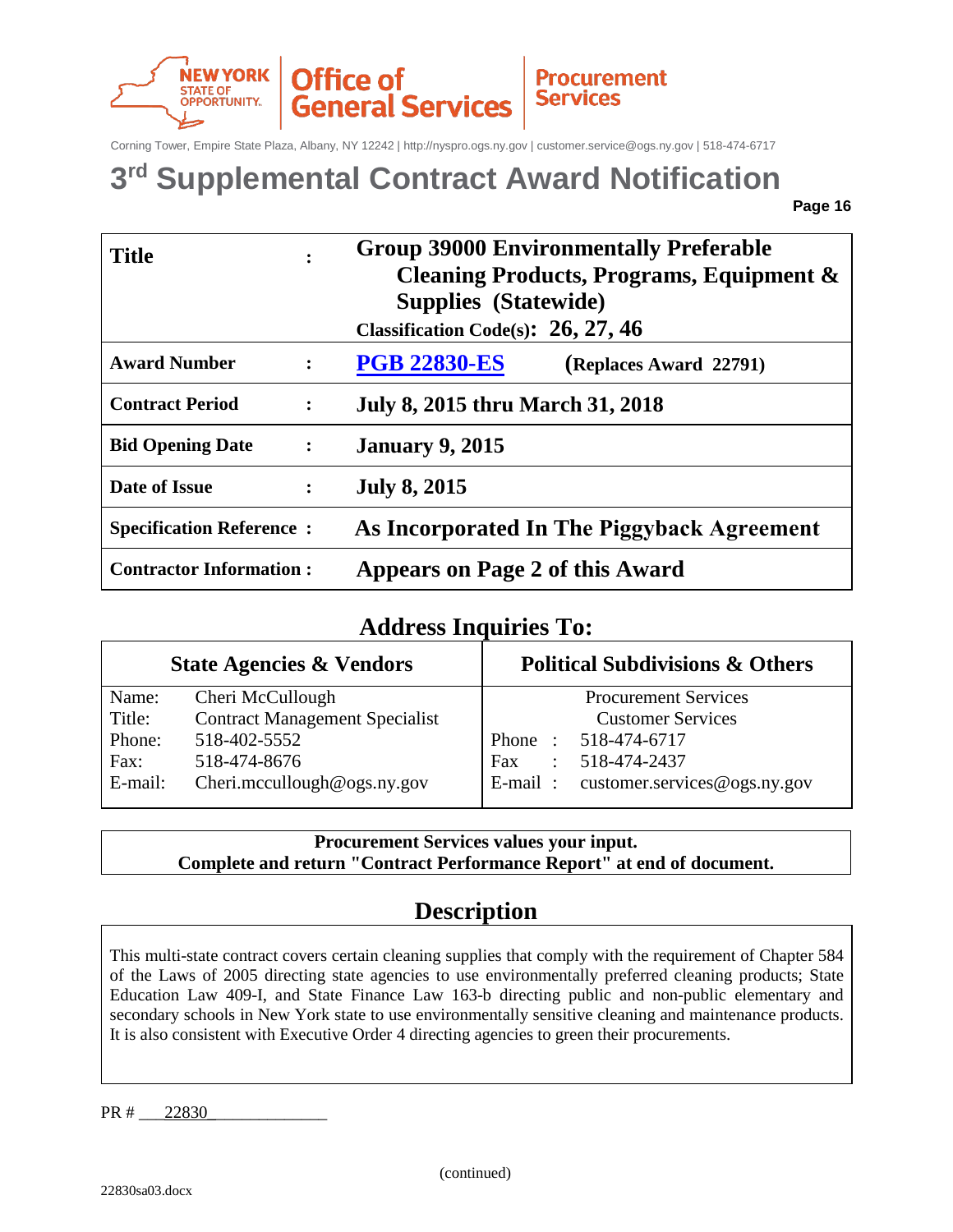|         | <b>CONTRACT# CONTRACTOR &amp; ADDRESS</b> | <b>TELEPHONE#</b>                | FED.IDENT.#/<br><b>NYS VENDOR#</b> |
|---------|-------------------------------------------|----------------------------------|------------------------------------|
| PC66835 | STAPLES CONTRACT &                        | 518-417-3884                     | <b>FEDERAL ID#</b>                 |
|         | <b>COMMERCIAL INC.</b>                    | James Morgan                     | 043390816                          |
|         | 500 STAPLES DRIVE                         |                                  | <b>VENDOR ID#</b>                  |
|         | FRAMINGHAM, MA 07102                      | Fax No.: $845-463-6132$          | 1000005286                         |
|         |                                           | E-mail: james.morgan@staples.com |                                    |

#### **NOTE: See individual contract items to determine actual awardees.**

#### Cash Discount, If Shown, Should be Given Special Attention. **INVOICES MUST BE SENT DIRECTLY TO THE ORDERING AGENCY FOR PAYMENT. (See "Contract Payments" and "Electronic Payments" in this document.)**

AGENCIES SHOULD NOTIFY THE NEW YORK STATE PROCUREMENT PROMPTLY IF THE CONTRACTOR FAILS TO MEET DELIVERY OR OTHER TERMS OF THIS CONTRACT. PRODUCTS OR SERVICES WHICH DO NOT COMPLY WITH THE SPECIFICATIONS OR ARE OTHERWISE UNSATISFACTORY TO THE AGENCY SHOULD ALSO BE REPORTED TO THE PROCUREMENT SERVICES.

#### SMALL, MINORITY AND WOMEN-OWNED BUSINESSES:

The letters SB listed under the Contract Number indicate the contractor is a NYS small business. Additionally, the letters MBE and WBE indicate the contractor is a Minority-owned Business Enterprise and/or Woman-owned Business Enterprise.

#### RECYCLED, REMANUFACTURED AND ENERGY EFFICIENT PRODUCTS:

The Procurement Services supports and encourages the purchase of recycled, remanufactured, energy efficient and "energy star" products. If one of the following codes appears as a suffix in the Award Number or is noted under the individual Contract Number(s) in this Contract Award Notification, please look at the individual awarded items for more information on products meeting the suffix description.

| RS, RP, RA | Recycled                         |
|------------|----------------------------------|
| RM         | Remanufactured                   |
| <b>SW</b>  | Solid Waste Impact               |
| EE.        | <b>Energy Efficient</b>          |
| $E^*$      | <b>EPA Energy Star</b>           |
| ES         | <b>Environmentally Sensitive</b> |

#### NOTE TO AUTHORIZED USERS:

When placing purchase orders under the contract(s), the authorized user should be familiar with and follow the terms and conditions governing its use which usually appears at the end of this document. The authorized user is accountable and responsible for compliance with the requirements of public procurement processes. The authorized user must periodically sample the results of its procurements to determine its compliance. In sampling its procurements, an authorized user should test for reasonableness of results to ensure that such results can withstand public scrutiny.

The authorized user, when purchasing from OGS contracts, should hold the contractor accountable for contract compliance and meeting the contract terms, conditions, specifications, and other requirements. Also, in recognition of market fluctuations over time, authorized users are encouraged to seek improved pricing whenever possible.

Authorized users have the responsibility to document purchases, particularly when using OGS multiple award contracts for the same or similar product(s)/service(s), which should include:

• a statement of need and associated requirements,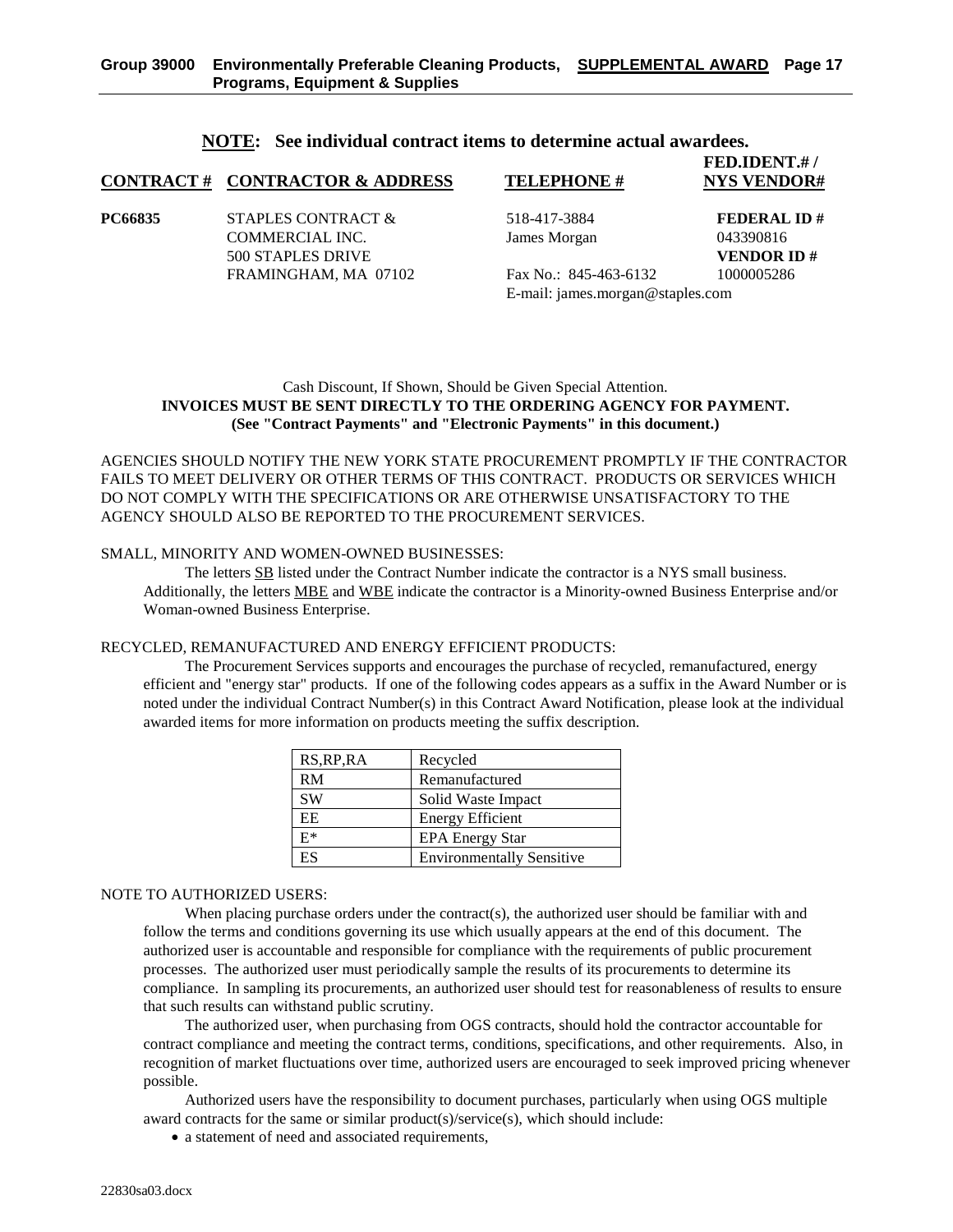- a summary of the contract alternatives considered for the purchase,
- the reason(s) supporting the resulting purchase (e.g., show the basis for the selection among multiple contracts at the time of purchase was the most practical and economical alternative and was in the best interests of the State).

#### **PURCHASING ORDER OF PRECEDENCE:**

To meet their varying needs and their form, function and utility requirements, authorized users must follow the following order of precedence when choosing the proper procurement vehicle:

- 1. Preferred source offerings;
- 2. OGS centralized commodity contracts including this contract and other OGS contracts listed in the Overlapping Contract Items clause;
- 3. Agency or multi-agency established contracts; and
- 4. OGS centralized service or technology contracts or an "open market" procurement that can either be discretionary or result from a formal, competitive bidding process based on the total value of the procurement.

Further details on the procurement process can be located at: http://www.ogs.state.ny.us/procurecounc/pdfdoc/guidelines.pdf

#### **PREFERRED SOURCE PRODUCTS:**

Section 162 of the New York State Finance Law requires that New York State agencies afford first priority to the products of preferred source suppliers, such as Correctional Industries (Corcraft), Industries for the Blind of NYS, and NYS Industries for the Disabled, when such products meet the form, function and utility of the agency. Some products in the Master Contract and the resultant New York State Contract may be available from one or more preferred sources. Contractor understands and agrees that such products must be purchased from a preferred source in accordance with New York State Law.

#### **NEW YORK STATE'S EXECUTIVE ORDER NO 4:**

EO 4 requires every State agency and authority to develop and implement a Sustainability and Environmental Stewardship Program, which must include projects, programs and policies designed to reduce the public health and environmental impacts of their operations, such as reduction or elimination of the use and generation of toxic substances, pollution and waste. OGS considers the continuation and enhancement of agency green cleaning programs to be part and parcel of compliance with EO 4. For these reasons, it is the opinion of OGS, those agencies and authorities must utilize green cleaning practices in complying with EO 4.

Pursuant to EO 4, janitorial paper and other paper supplies purchased by each State agency or authority shall be composed of 100% post-consumer recycled content to the maximum extent practicable and all copy paper and janitorial paper shall be process chlorine free to the extent practicable, unless such products do not meet required form, function or utility, or the cost of the product is not competitive.

https://www.greencleaning.ny.gov/

**To see the complete list of products and prices list go to:**  http://www.ogs.ny.gov/purchase/spg/awards/3900022830CAN.HTM

#### **To see the Master Contract FAC85 go to:**

https://www.commbuys.com/bso/external/purchaseorder/poSummary.sdo?docId=PO-15-1080-OSD01-OSD10- 00000003619&releaseNbr=0&parentUrl=contract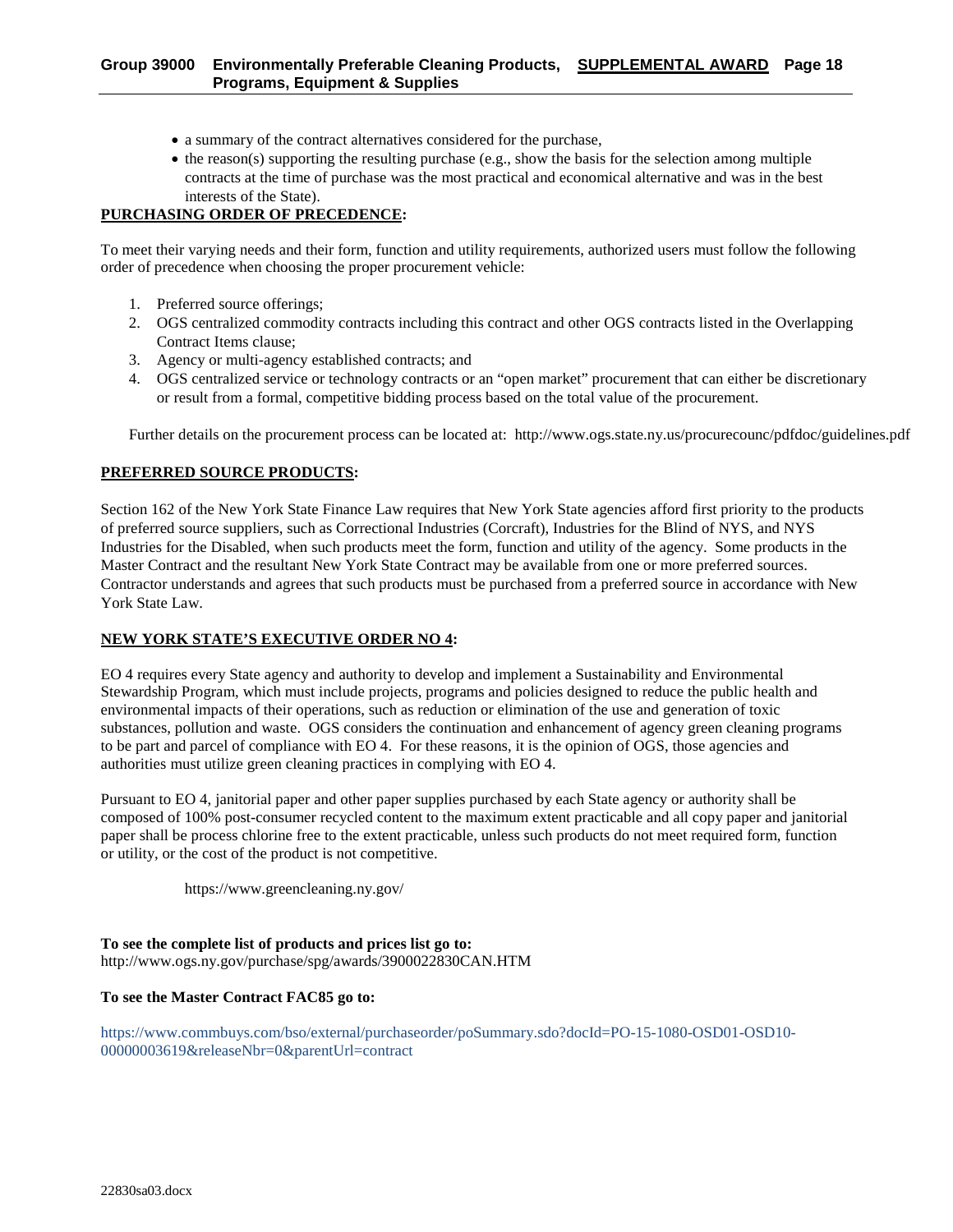| Vendor                                             | Minimum<br>Order | Ħ,<br>Category | #2<br>Category            | #3<br>Category            | #4<br>Category | #5<br>Category            | 9#<br>Category | 4#<br>Category          | $\frac{48}{44}$<br>Category | 49<br>Category | #10<br>Category | #11<br>Category | Category #12 |
|----------------------------------------------------|------------------|----------------|---------------------------|---------------------------|----------------|---------------------------|----------------|-------------------------|-----------------------------|----------------|-----------------|-----------------|--------------|
| Corr<br>Distributors,<br>Inc.                      | \$100            | X              | X                         | X                         | X              | $\boldsymbol{\mathsf{X}}$ | X              | X                       |                             | X              | X               | Χ               | N/A          |
| Hillyard Inc.                                      | \$250            | X              | X                         | X                         | X              | $\boldsymbol{\mathsf{X}}$ | X              | X                       | $\sf X$                     | X              | X               | $\times$        | N/A          |
| New England<br>Office Supply<br>(NEOS)             | None             | $\mathsf{X}$   | $\boldsymbol{\mathsf{X}}$ | $\boldsymbol{\mathsf{X}}$ | X              | $\boldsymbol{\mathsf{X}}$ | $\sf X$        | $\mathsf{\overline{X}}$ |                             | $\mathsf{x}$   | $\sf X$         | $\sf X$         | N/A          |
| <b>Staples</b><br>Contract &<br>Commercial<br>Inc. | None             | X              | X                         | X                         | Χ              | $\boldsymbol{\mathsf{X}}$ | $\mathsf{X}$   | X                       |                             |                | X               | X               | N/A          |
| Xpedx LLC, a<br>Veritiv<br>Company                 | \$350            | X              | X                         | X                         | X              | $\boldsymbol{\mathsf{X}}$ | X              | X                       |                             |                | X               | X               | N/A          |

List of Contractors and categories they are approved to sell:

| <b>LIST OF CATEGORIES</b> |                                                         |
|---------------------------|---------------------------------------------------------|
| Category #1               | <b>General Purpose Cleaners Category</b>                |
| Category #2               | <b>Other Floor Maintenance Chemicals</b>                |
| Category #3               | <b>Disinfectants and Sanitizers</b>                     |
| Category #4               | <b>Specialty Cleaners</b>                               |
| Category #5               | Powered Janitorial Equipment & Services                 |
| Category #6               | General Cleaning Supplies, Equipment, and Services      |
| Category #7               | Hand Soaps, Hand Sanitizers, and Personal Care Products |
| Category #8               | De-icing and Snowmelt Products                          |
| Category #9               | Waste/Recycling/Composting Liners                       |
| Category #10              | Disposable Janitorial Paper Products                    |
| Category #11              | <b>Entryway and Other Matting Systems</b>               |
| Category #12              | Microfiber Cleaning Services - NYS Did Not Participate  |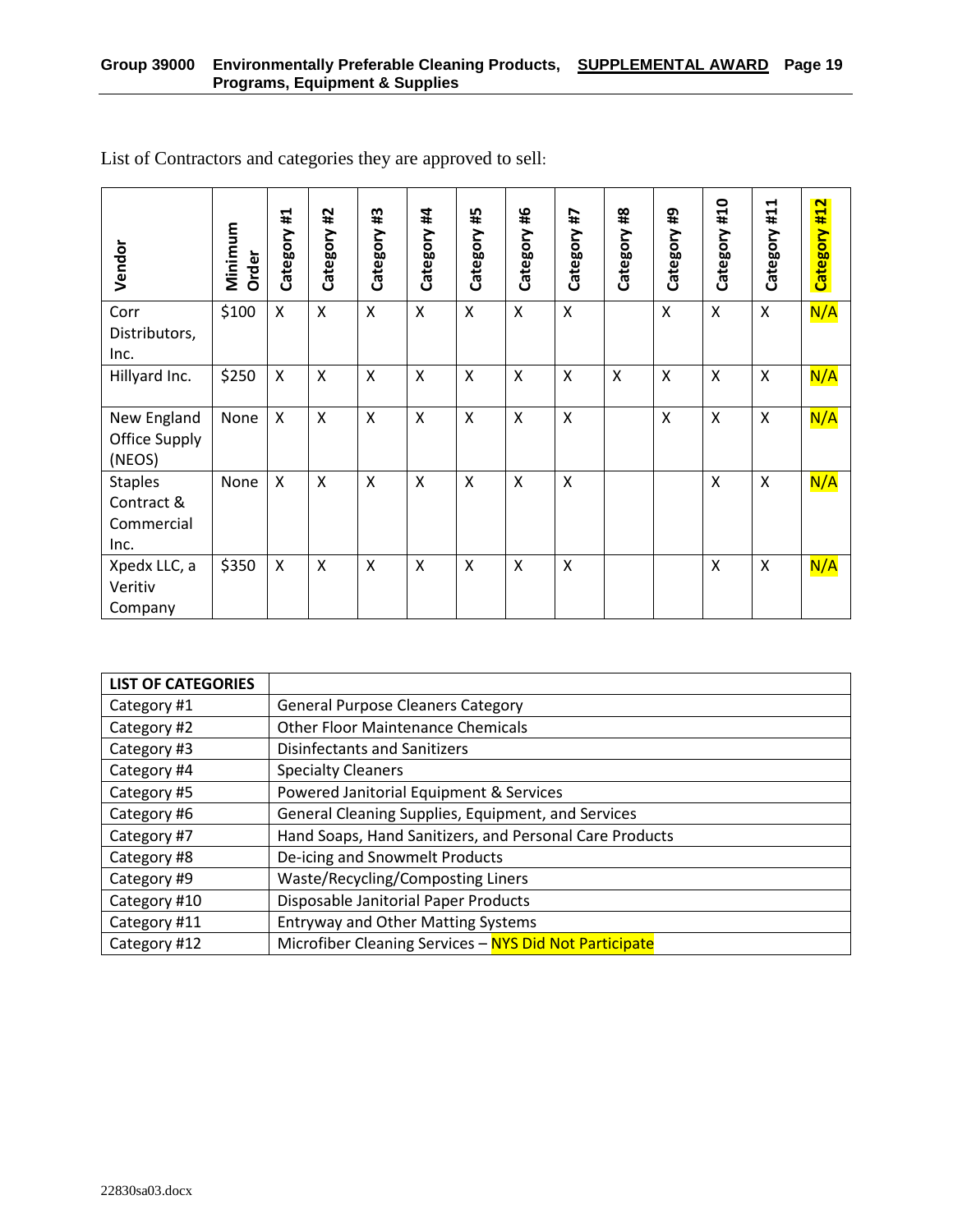#### **State of New York Office of General Services PROCUREMENT SERVICES GROUP Contract Performance Report**

Please take a moment to let us know how this contract award has measured up to your expectations. If reporting on more than one contractor or product, please make copies as needed. This office will use the information to improve our contract award, where appropriate. **Comments should include those of the product's end user.**

**Contract No.: Contractor:** 

**Describe Product\* Provided (Include Item No., if available):**

\***Note:** "**Product**" is defined as a deliverable under any Bid or Contract, which may include commodities (including printing), services and/or technology. The term "Product" includes Licensed Software.

|                                         | Excellent | Good | Acceptable | Unacceptable |
|-----------------------------------------|-----------|------|------------|--------------|
| Product meets your needs                |           |      |            |              |
| • Product meets contract specifications |           |      |            |              |
| Pricing                                 |           |      |            |              |

#### **CONTRACTOR**

|                                     | Excellent | Good | Acceptable | Unacceptable |
|-------------------------------------|-----------|------|------------|--------------|
| • Timeliness of delivery            |           |      |            |              |
| • Completeness of order (fill rate) |           |      |            |              |
| • Responsiveness to inquiries       |           |      |            |              |
| • Employee courtesy                 |           |      |            |              |
| • Problem resolution                |           |      |            |              |

Comments:

(over)

| Agency: |                                                                                                                                                                                                                                |
|---------|--------------------------------------------------------------------------------------------------------------------------------------------------------------------------------------------------------------------------------|
|         | Title:                                                                                                                                                                                                                         |
|         | Date: $\qquad \qquad$                                                                                                                                                                                                          |
|         | Phone:                                                                                                                                                                                                                         |
|         | E-mail: 2008. 2010. 2010. 2010. 2010. 2010. 2010. 2010. 2010. 2010. 2010. 2010. 2010. 2010. 2010. 2010. 2010. 2010. 2010. 2010. 2010. 2010. 2010. 2010. 2010. 2010. 2010. 2010. 2010. 2010. 2010. 2010. 2010. 2010. 2010. 2010 |

#### **Please Detach or photocopy this Form & Return by FAX to 518/474-2437 or Mail to**:

#### OGS PROCUREMENT SERVICES GROUP

Customer Services, 38th Floor Corning Tower - Empire State Plaza Albany, New York 12242 \* \* \* \* \*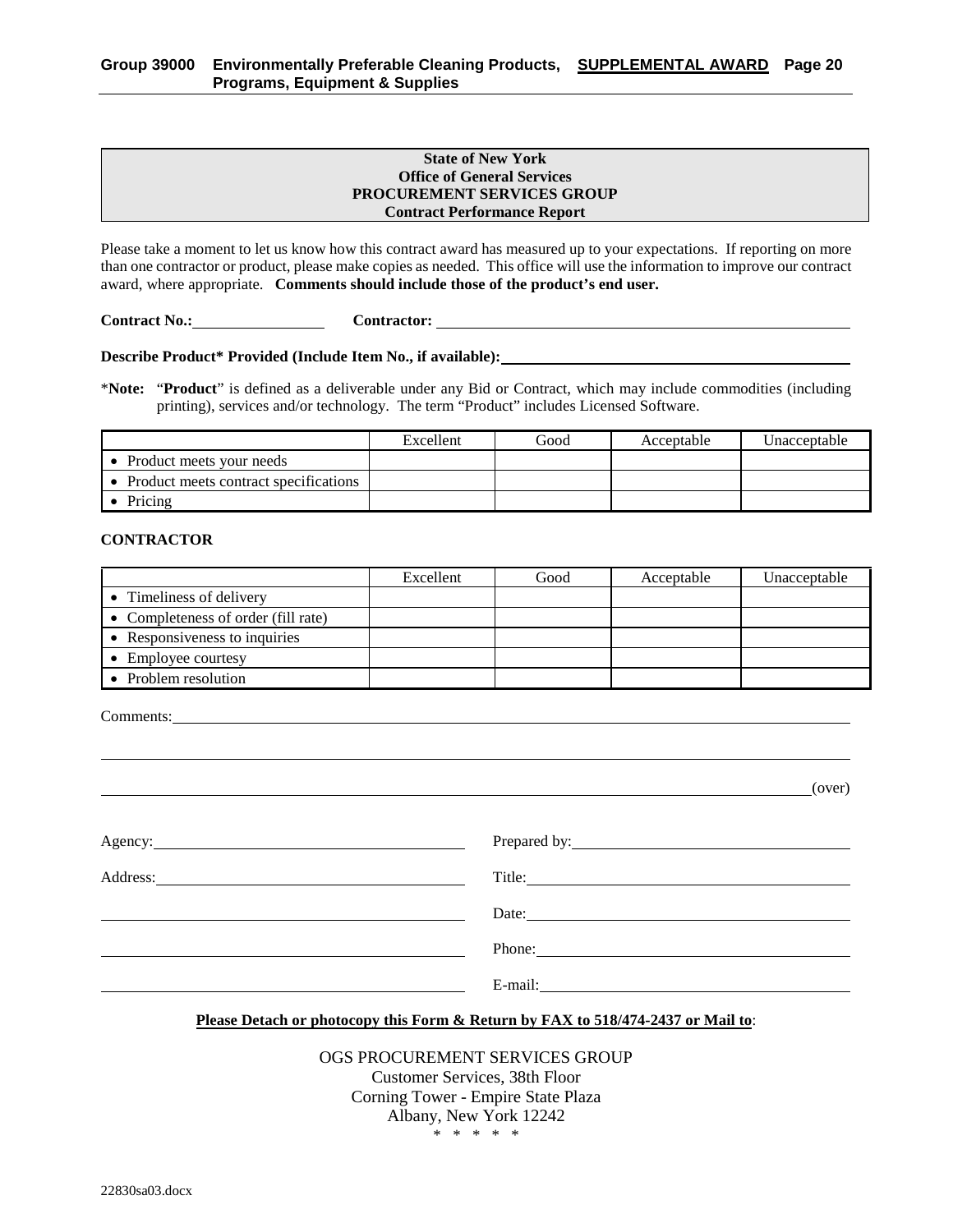

Corning Tower, Empire State Plaza, Albany, NY 12242 | http://nyspro.ogs.ny.gov | customer.service@ogs.ny.gov | 518-474-6717

## **4th Supplemental Contract Award Notification**

| <b>Title</b>                    | $\ddot{\cdot}$       | <b>Group 39000 Environmentally Preferable</b><br>Cleaning Products, Programs, Equipment &<br><b>Supplies (Statewide)</b><br>Classification Code(s): $26, 27, 46$ |
|---------------------------------|----------------------|------------------------------------------------------------------------------------------------------------------------------------------------------------------|
| <b>Award Number</b>             | $\ddot{\cdot}$       | <b>PGB 22830-ES</b><br>(Replaces Award 22791)                                                                                                                    |
| <b>Contract Period</b>          | $\ddot{\phantom{a}}$ | <b>July 31, 2015</b> thru March 31, 2018                                                                                                                         |
| <b>Bid Opening Date</b>         | $\ddot{\cdot}$       | <b>January 9, 2015</b>                                                                                                                                           |
| Date of Issue                   | $\ddot{\cdot}$       | <b>July 31, 2015</b>                                                                                                                                             |
| <b>Specification Reference:</b> |                      | As Incorporated In The Piggyback Agreement                                                                                                                       |
| <b>Contractor Information:</b>  |                      | <b>Appears on Page 2 of this Award</b>                                                                                                                           |

### **Address Inquiries To:**

|         | <b>State Agencies &amp; Vendors</b>   | <b>Political Subdivisions &amp; Others</b>   |
|---------|---------------------------------------|----------------------------------------------|
| Name:   | Cheri McCullough                      | <b>Procurement Services</b>                  |
| Title:  | <b>Contract Management Specialist</b> | <b>Customer Services</b>                     |
| Phone:  | 518-402-5552                          | Phone: 518-474-6717                          |
| Fax:    | 518-474-8676                          | 518-474-2437<br><b>Fax</b><br>$\mathbb{R}^n$ |
| E-mail: | Cheri.mccullough@ogs.ny.gov           | E-mail: customer.services@ogs.ny.gov         |

**Procurement Services values your input. Complete and return "Contract Performance Report" at end of document.**

## **Description**

This multi-state contract covers certain cleaning supplies that comply with the requirement of Chapter 584 of the Laws of 2005 directing state agencies to use environmentally preferred cleaning products; State Education Law 409-I, and State Finance Law 163-b directing public and non-public elementary and secondary schools in New York state to use environmentally sensitive cleaning and maintenance products. It is also consistent with Executive Order 4 directing agencies to green their procurements.

PR # 22830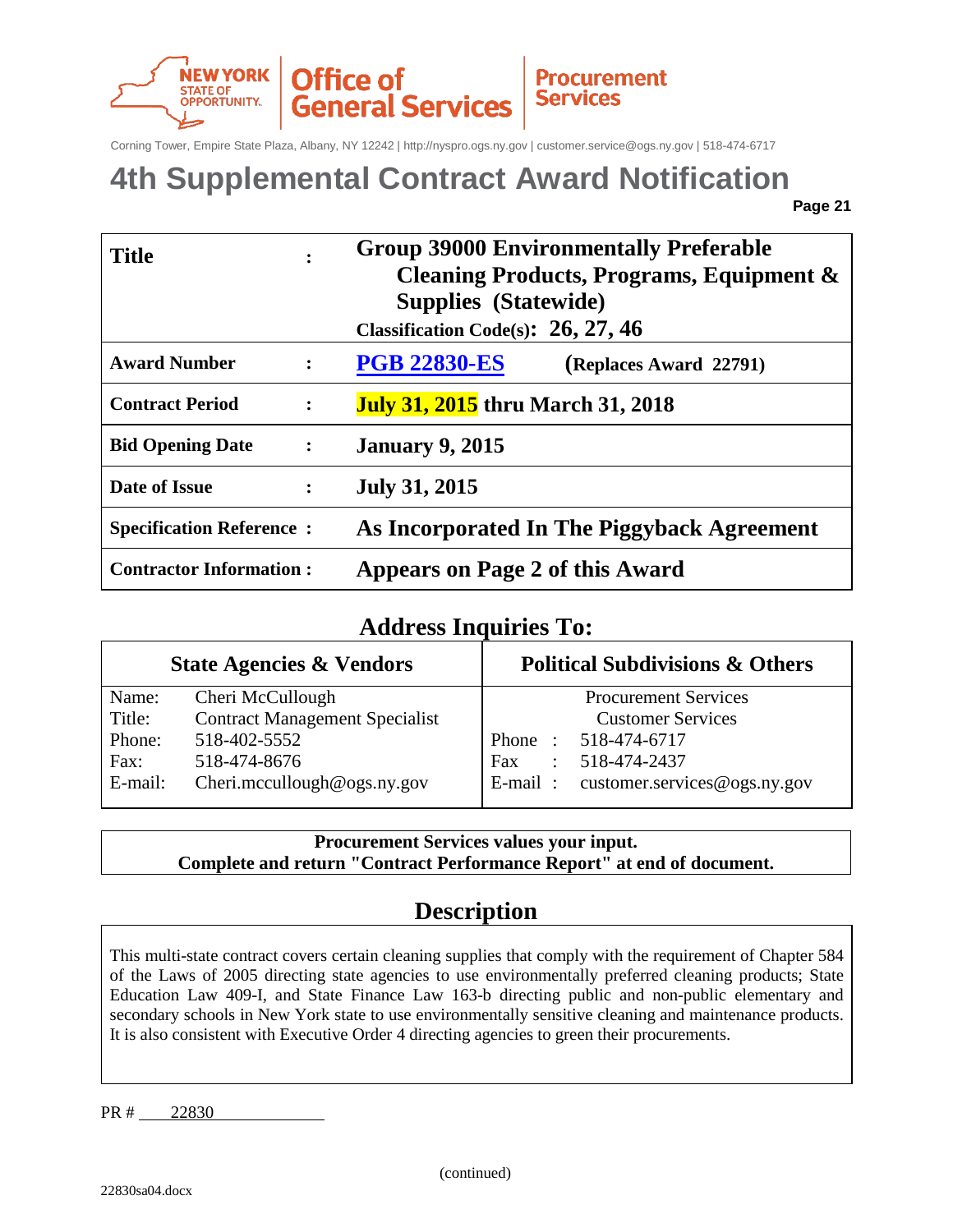#### **NOTE: See individual contract items to determine actual awardees.**

|         | <b>CONTRACT # CONTRACTOR &amp; ADDRESS</b>                  | <b>TELEPHONE#</b>                                         | FED.IDENT.#/<br><b>NYS VENDOR#</b>                   |
|---------|-------------------------------------------------------------|-----------------------------------------------------------|------------------------------------------------------|
| PC66833 | MD STETSON CO. INC.<br>92 YORK AVENUE<br>RANDOLPH, MA 02093 | 781-986-6161 X 121<br>Michael Glass                       | <b>FEDERAL ID#</b><br>042039595<br><b>VENDOR ID#</b> |
|         |                                                             | Fax No.: 781-961-1764<br>E-mail: mike.glass@mdstetson.com | 1000049222                                           |

#### Cash Discount, If Shown, Should be Given Special Attention. **INVOICES MUST BE SENT DIRECTLY TO THE ORDERING AGENCY FOR PAYMENT. (See "Contract Payments" and "Electronic Payments" in this document.)**

AGENCIES SHOULD NOTIFY THE NEW YORK STATE PROCUREMENT PROMPTLY IF THE CONTRACTOR FAILS TO MEET DELIVERY OR OTHER TERMS OF THIS CONTRACT. PRODUCTS OR SERVICES WHICH DO NOT COMPLY WITH THE SPECIFICATIONS OR ARE OTHERWISE UNSATISFACTORY TO THE AGENCY SHOULD ALSO BE REPORTED TO THE PROCUREMENT SERVICES.

#### SMALL, MINORITY AND WOMEN-OWNED BUSINESSES:

The letters SB listed under the Contract Number indicate the contractor is a NYS small business. Additionally, the letters MBE and WBE indicate the contractor is a Minority-owned Business Enterprise and/or Woman-owned Business Enterprise.

#### RECYCLED, REMANUFACTURED AND ENERGY EFFICIENT PRODUCTS:

The Procurement Services supports and encourages the purchase of recycled, remanufactured, energy efficient and "energy star" products. If one of the following codes appears as a suffix in the Award Number or is noted under the individual Contract Number(s) in this Contract Award Notification, please look at the individual awarded items for more information on products meeting the suffix description.

| RS, RP, RA | Recycled                         |
|------------|----------------------------------|
| RM         | Remanufactured                   |
| <b>SW</b>  | Solid Waste Impact               |
| EE.        | <b>Energy Efficient</b>          |
| $E^*$      | <b>EPA Energy Star</b>           |
| ES         | <b>Environmentally Sensitive</b> |

#### NOTE TO AUTHORIZED USERS:

When placing purchase orders under the contract(s), the authorized user should be familiar with and follow the terms and conditions governing its use which usually appears at the end of this document. The authorized user is accountable and responsible for compliance with the requirements of public procurement processes. The authorized user must periodically sample the results of its procurements to determine its compliance. In sampling its procurements, an authorized user should test for reasonableness of results to ensure that such results can withstand public scrutiny.

The authorized user, when purchasing from OGS contracts, should hold the contractor accountable for contract compliance and meeting the contract terms, conditions, specifications, and other requirements. Also, in recognition of market fluctuations over time, authorized users are encouraged to seek improved pricing whenever possible.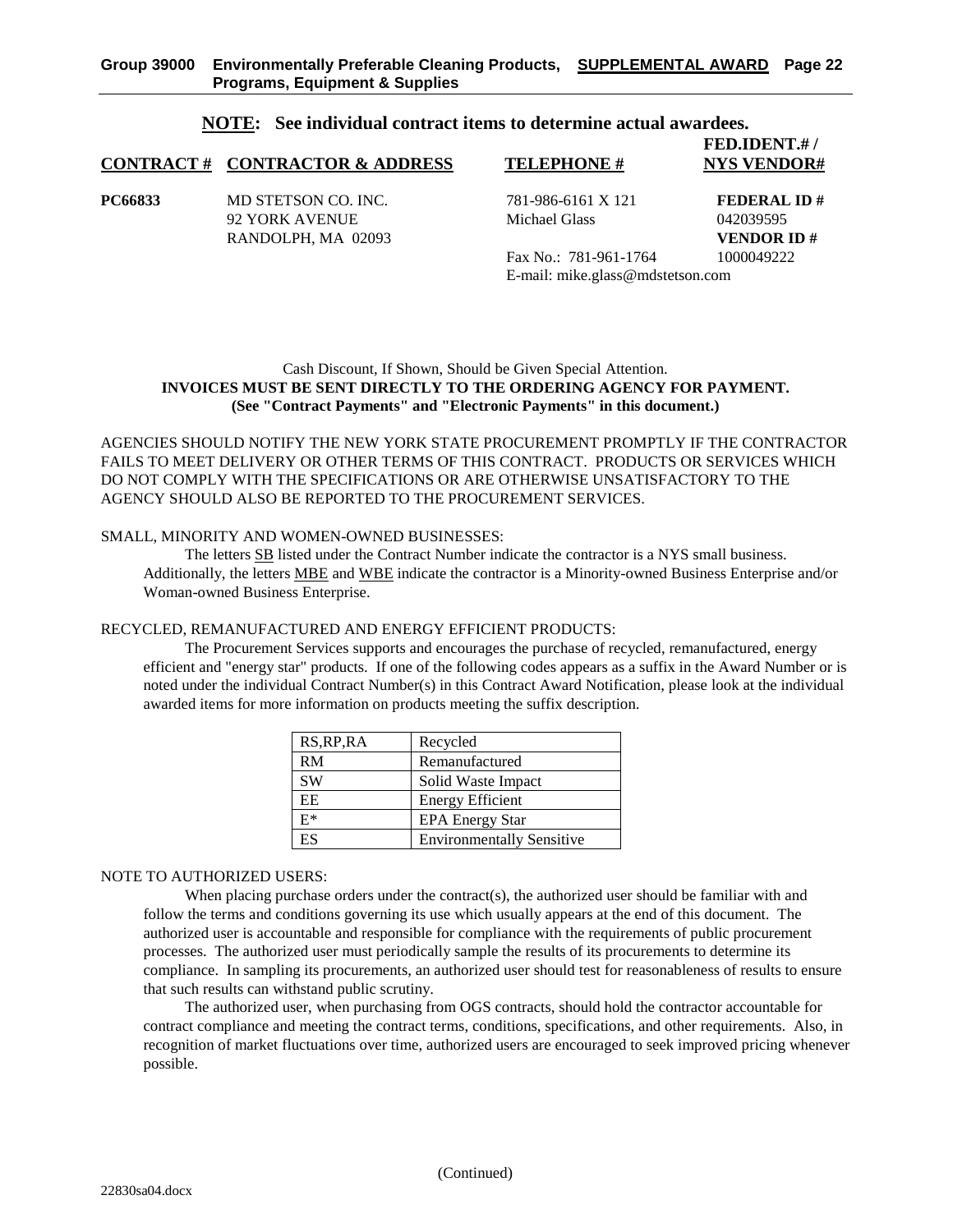Authorized users have the responsibility to document purchases, particularly when using OGS multiple award contracts for the same or similar product(s)/service(s), which should include:

- a statement of need and associated requirements,
- a summary of the contract alternatives considered for the purchase,
- $\bullet$  the reason(s) supporting the resulting purchase (e.g., show the basis for the selection among multiple contracts at the time of purchase was the most practical and economical alternative and was in the best interests of the State).

#### **PURCHASING ORDER OF PRECEDENCE:**

To meet their varying needs and their form, function and utility requirements, authorized users must follow the following order of precedence when choosing the proper procurement vehicle:

- 1. Preferred source offerings;
- 2. OGS centralized commodity contracts including this contract and other OGS contracts listed in the Overlapping Contract Items clause;
- 3. Agency or multi-agency established contracts; and
- 4. OGS centralized service or technology contracts or an "open market" procurement that can either be discretionary or result from a formal, competitive bidding process based on the total value of the procurement.

Further details on the procurement process can be located at: http://www.ogs.ny.gov/procurecounc/pdfdoc/guidelines.pdf

#### **PREFERRED SOURCE PRODUCTS:**

Section 162 of the New York State Finance Law requires that New York State agencies afford first priority to the products of preferred source suppliers, such as Correctional Industries (Corcraft), Industries for the Blind of NYS, and NYS Industries for the Disabled, when such products meet the form, function and utility of the agency. Some products in the Master Contract and the resultant New York State Contract may be available from one or more preferred sources. Contractor understands and agrees that such products must be purchased from a preferred source in accordance with New York State Law.

#### **NEW YORK STATE'S EXECUTIVE ORDER NO 4:**

EO 4 requires every State agency and authority to develop and implement a Sustainability and Environmental Stewardship Program, which must include projects, programs and policies designed to reduce the public health and environmental impacts of their operations, such as reduction or elimination of the use and generation of toxic substances, pollution and waste. OGS considers the continuation and enhancement of agency green cleaning programs to be part and parcel of compliance with EO 4. For these reasons, it is the opinion of OGS, those agencies and authorities must utilize green cleaning practices in complying with EO 4.

Pursuant to EO 4, janitorial paper and other paper supplies purchased by each State agency or authority shall be composed of 100% post-consumer recycled content to the maximum extent practicable and all copy paper and janitorial paper shall be process chlorine free to the extent practicable, unless such products do not meet required form, function or utility, or the cost of the product is not competitive.

https://greencleaning.ny.gov/

#### **To see the complete list of products and prices list go to:**  http://www.ogs.ny.gov/purchase/spg/awards/3900022830CAN.HTM

#### **To see the Master Contract FAC85 go to:**

https://www.commbuys.com/bso/external/purchaseorder/poSummary.sdo?docId=PO-15-1080-OSD01-OSD10- 00000003619&releaseNbr=0&parentUrl=contract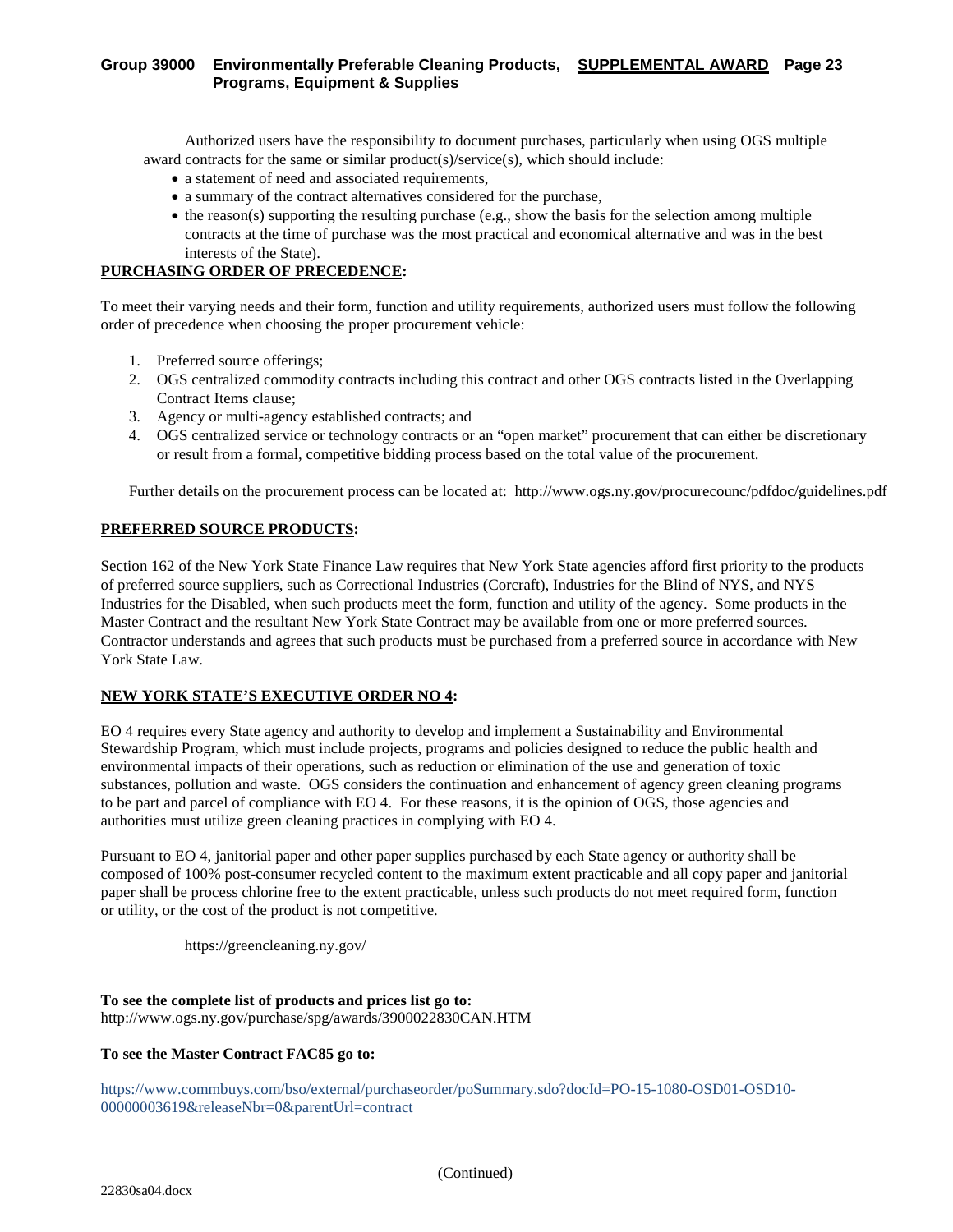| Vendor                                             | Minimum<br>Order | Ħ,<br>Category | #2<br>Category            | #3<br>Category | Category #4               | #5<br>Category            | 46<br>Category | 4#<br>Category  | $\frac{48}{44}$<br>Category | ₽<br>Category | Category #10              | #11<br>Category           | Category #12 |
|----------------------------------------------------|------------------|----------------|---------------------------|----------------|---------------------------|---------------------------|----------------|-----------------|-----------------------------|---------------|---------------------------|---------------------------|--------------|
| Corr<br>Distributors,<br>Inc.                      | \$100            | X              | X                         | X              | $\mathsf{x}$              | X                         | X              | $\mathsf{X}$    |                             | Χ             | $\mathsf{X}$              | X                         | N/A          |
| Hillyard Inc.                                      | \$250            | Χ              | X                         | X              | $\mathsf{X}$              | X                         | X              | X               | X                           | X             | $\boldsymbol{\mathsf{X}}$ | X                         | N/A          |
| New England<br>Office Supply<br>(NEOS)             | None             | X              | X                         | X              | $\mathsf{X}$              | $\pmb{\times}$            | $\sf X$        | X               |                             | Χ             | $\mathsf{X}$              | X                         | N/A          |
| MD Stetson<br>Co. Inc.                             | \$300            | X              | $\boldsymbol{\mathsf{X}}$ | X              | $\boldsymbol{\mathsf{X}}$ | $\boldsymbol{\mathsf{X}}$ | $\sf X$        | $\mathsf{x}$    | X                           | X             | $\boldsymbol{\mathsf{X}}$ | $\boldsymbol{\mathsf{X}}$ | N/A          |
| <b>Staples</b><br>Contract &<br>Commercial<br>Inc. | None             | X              | X                         | X              | $\boldsymbol{\mathsf{X}}$ | $\boldsymbol{\mathsf{X}}$ | $\mathsf{X}$   | $\mathsf{\chi}$ |                             |               | $\mathsf{X}$              | $\pmb{\times}$            | N/A          |
| Xpedx LLC, a<br>Veritiv<br>Company                 | \$350            | X              | X                         | X              | X                         | X                         | X              | $\sf X$         |                             |               | X                         | X                         | N/A          |

List of Contractors and categories they are approved to sell:

| <b>LIST OF CATEGORIES</b> |                                                         |
|---------------------------|---------------------------------------------------------|
| Category #1               | <b>General Purpose Cleaners Category</b>                |
| Category #2               | <b>Other Floor Maintenance Chemicals</b>                |
| Category #3               | <b>Disinfectants and Sanitizers</b>                     |
| Category #4               | <b>Specialty Cleaners</b>                               |
| Category #5               | Powered Janitorial Equipment & Services                 |
| Category #6               | General Cleaning Supplies, Equipment, and Services      |
| Category #7               | Hand Soaps, Hand Sanitizers, and Personal Care Products |
| Category #8               | De-icing and Snowmelt Products                          |
| Category #9               | Waste/Recycling/Composting Liners                       |
| Category #10              | Disposable Janitorial Paper Products                    |
| Category #11              | <b>Entryway and Other Matting Systems</b>               |
| Category #12              | Microfiber Cleaning Services - NYS Did Not Participate  |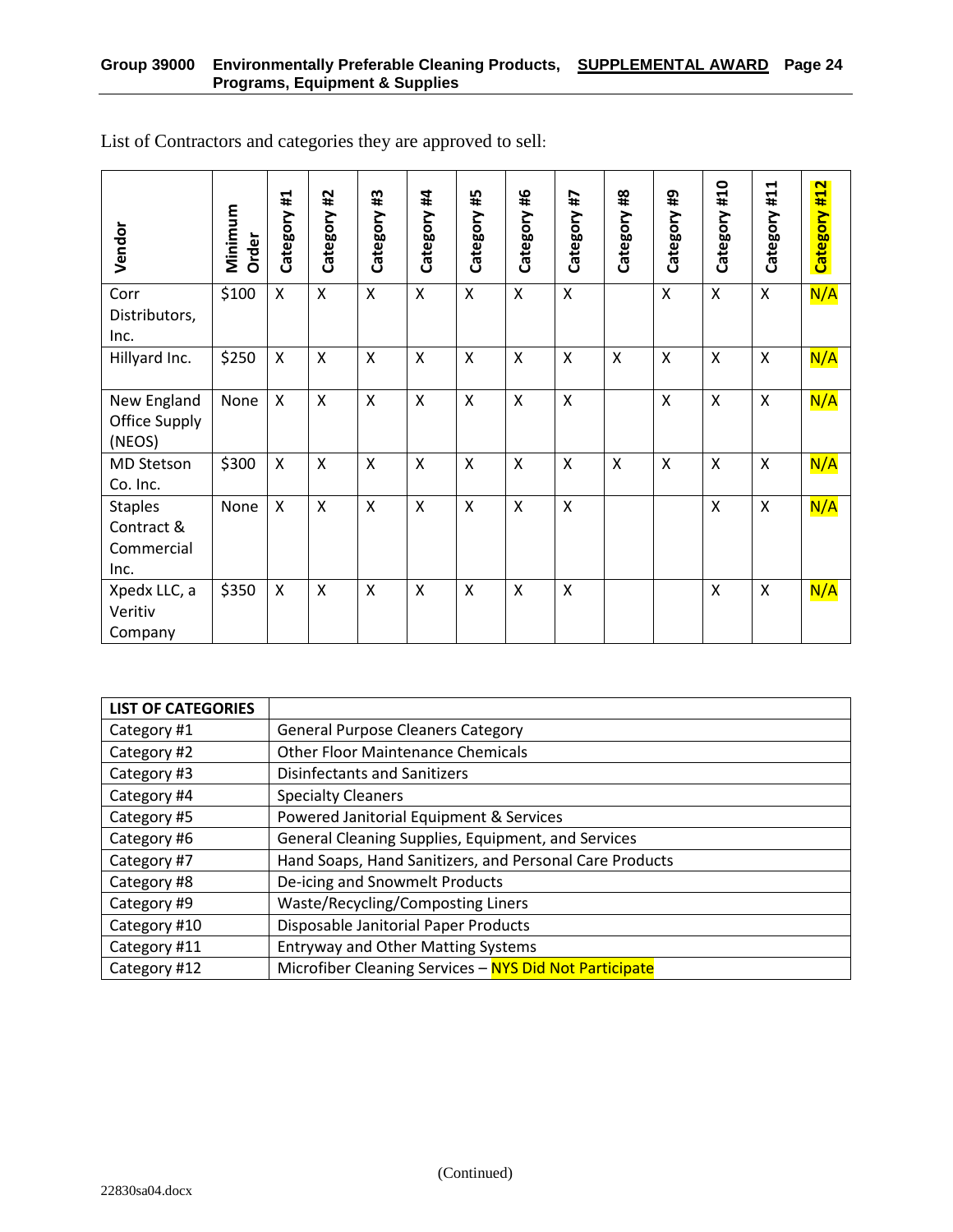#### **State of New York Office of General Services PROCUREMENT SERVICES Contract Performance Report**

Please take a moment to let us know how this contract award has measured up to your expectations. If reporting on more than one contractor or product, please make copies as needed. This office will use the information to improve our contract award, where appropriate. **Comments should include those of the product's end user.**

**Contract No.: Contractor:** 

**Describe Product\* Provided (Include Item No., if available):**

\***Note:** "**Product**" is defined as a deliverable under any Bid or Contract, which may include commodities (including printing), services and/or technology. The term "Product" includes Licensed Software.

|                                         | Excellent | Good | Acceptable | Unacceptable |
|-----------------------------------------|-----------|------|------------|--------------|
| • Product meets your needs              |           |      |            |              |
| • Product meets contract specifications |           |      |            |              |
| Pricing                                 |           |      |            |              |

#### **CONTRACTOR**

|                                     | Excellent | Good | Acceptable | Unacceptable |
|-------------------------------------|-----------|------|------------|--------------|
| • Timeliness of delivery            |           |      |            |              |
| • Completeness of order (fill rate) |           |      |            |              |
| • Responsiveness to inquiries       |           |      |            |              |
| Employee courtesy                   |           |      |            |              |
| Problem resolution                  |           |      |            |              |

Comments:

(over)

| Agency: <u>example</u> and the contract of the contract of the contract of the contract of the contract of the contract of the contract of the contract of the contract of the contract of the contract of the contract of the cont |                                                                                                                                                                                                                                                                                                                                                                                                              |
|-------------------------------------------------------------------------------------------------------------------------------------------------------------------------------------------------------------------------------------|--------------------------------------------------------------------------------------------------------------------------------------------------------------------------------------------------------------------------------------------------------------------------------------------------------------------------------------------------------------------------------------------------------------|
|                                                                                                                                                                                                                                     |                                                                                                                                                                                                                                                                                                                                                                                                              |
|                                                                                                                                                                                                                                     | Date: $\qquad \qquad$                                                                                                                                                                                                                                                                                                                                                                                        |
|                                                                                                                                                                                                                                     | Phone: $\frac{1}{\sqrt{1-\frac{1}{2}}\sqrt{1-\frac{1}{2}}\sqrt{1-\frac{1}{2}}\sqrt{1-\frac{1}{2}}\sqrt{1-\frac{1}{2}}\sqrt{1-\frac{1}{2}}\sqrt{1-\frac{1}{2}}\sqrt{1-\frac{1}{2}}\sqrt{1-\frac{1}{2}}\sqrt{1-\frac{1}{2}}\sqrt{1-\frac{1}{2}}\sqrt{1-\frac{1}{2}}\sqrt{1-\frac{1}{2}}\sqrt{1-\frac{1}{2}}\sqrt{1-\frac{1}{2}}\sqrt{1-\frac{1}{2}}\sqrt{1-\frac{1}{2}}\sqrt{1-\frac{1}{2}}\sqrt{1-\frac{1}{2$ |
|                                                                                                                                                                                                                                     |                                                                                                                                                                                                                                                                                                                                                                                                              |

#### **Please Detach or photocopy this Form & Return by FAX to 518/474-2437 or Mail to**:

### OGS PROCUREMENT SERVICES

Customer Services, 38th Floor Corning Tower - Empire State Plaza Albany, New York 12242 \* \* \* \* \*

(Continued)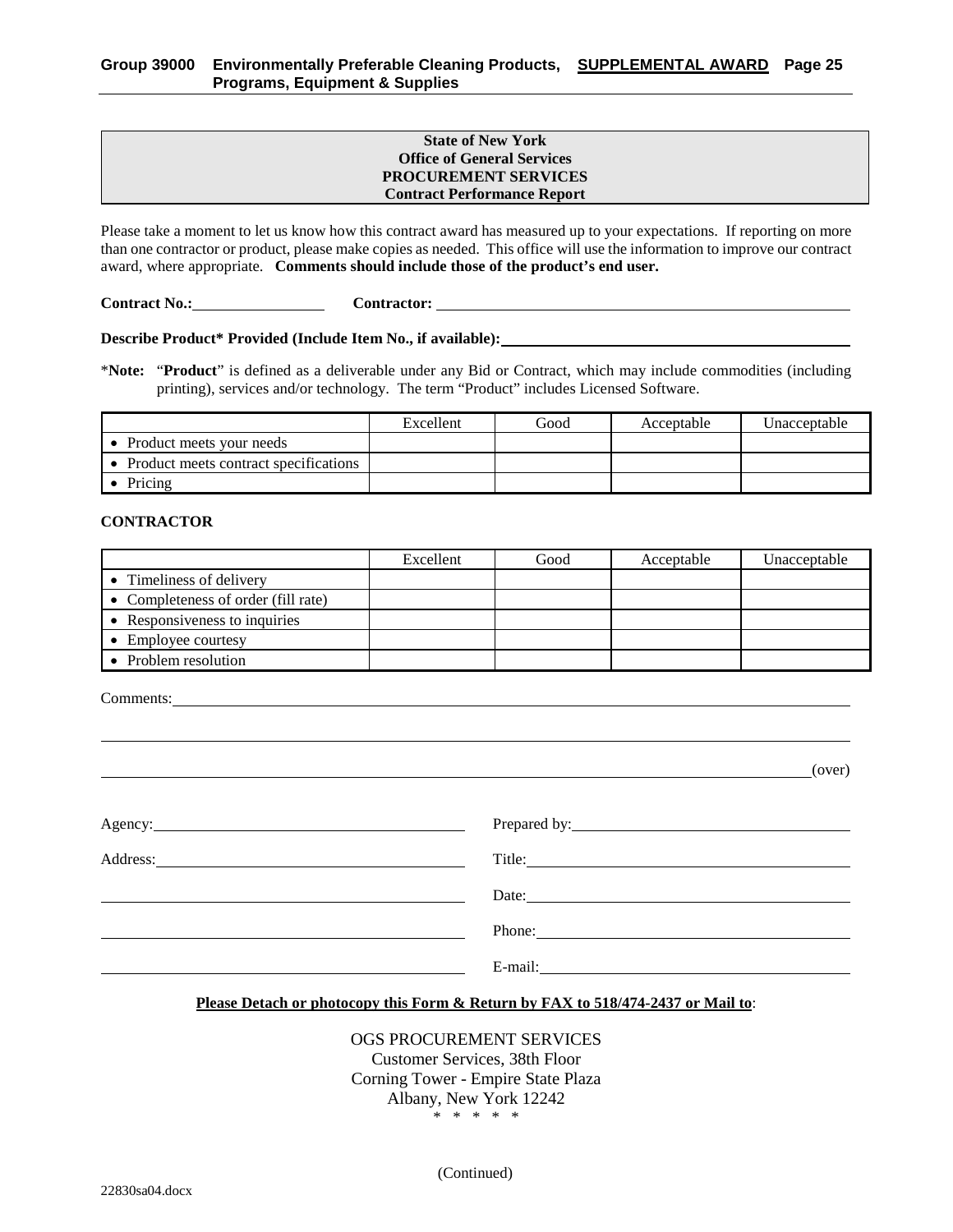

Corning Tower, Empire State Plaza, Albany, NY 12242 | https://nyspro.ogs.ny.gov | customer.service@ogs.ny.gov | 518-474-6717

## **5th Supplemental Contract Award Notification**

|                                 |                      | Page 26                                       |
|---------------------------------|----------------------|-----------------------------------------------|
| <b>Title</b>                    |                      | <b>Group 39000 Environmentally Preferable</b> |
|                                 |                      | Cleaning Products, Programs, Equipment &      |
|                                 |                      | <b>Supplies</b> (Statewide)                   |
|                                 |                      | Classification Code(s): $26, 27, 46$          |
| <b>Award Number</b>             | $\ddot{\cdot}$       | <b>PGB 22830-ES</b><br>(Replaces Award 22791) |
| <b>Contract Period</b>          | $\ddot{\cdot}$       | <b>March 21, 2017 thru March 31, 2018</b>     |
| <b>Bid Opening Date</b>         | $\ddot{\phantom{1}}$ | <b>January 9, 2015</b>                        |
| Date of Issue                   | $\ddot{\cdot}$       | <b>March 22, 2017</b>                         |
| <b>Specification Reference:</b> |                      | As Incorporated In The PGB                    |
| <b>Contractor Information:</b>  |                      | Appears on Page 2 of this Award               |

### **Address Inquiries To:**

|         | <b>State Agencies &amp; Vendors</b>   | <b>Political Subdivisions &amp; Others</b>   |  |  |  |  |
|---------|---------------------------------------|----------------------------------------------|--|--|--|--|
| Name:   | Cheri McCullough                      | <b>Procurement Services</b>                  |  |  |  |  |
| Title:  | <b>Contract Management Specialist</b> | <b>Customer Services</b>                     |  |  |  |  |
| Phone:  | 518-402-5552                          | Phone: 518-474-6717                          |  |  |  |  |
| Fax:    | 518-474-8676                          | 518-474-2437<br><b>Fax</b><br>$\mathbb{R}^n$ |  |  |  |  |
| E-mail: | Cheri.mccullough@ogs.ny.gov           | E-mail: customer.services@ogs.ny.gov         |  |  |  |  |

**Procurement Services values your input. Complete and return "Contract Performance Report" at end of document.**

## **Description**

This multi-state contract covers certain cleaning supplies that comply with the requirement of Chapter 584 of the Laws of 2005 directing state agencies to use environmentally preferred cleaning products; State Education Law 409-I, and State Finance Law 163-b directing public and non-public elementary and secondary schools in New York state to use environmentally sensitive cleaning and maintenance products. It is also consistent with Executive Order 4 directing agencies to green their procurements.

PR # **\_\_\_22830\_**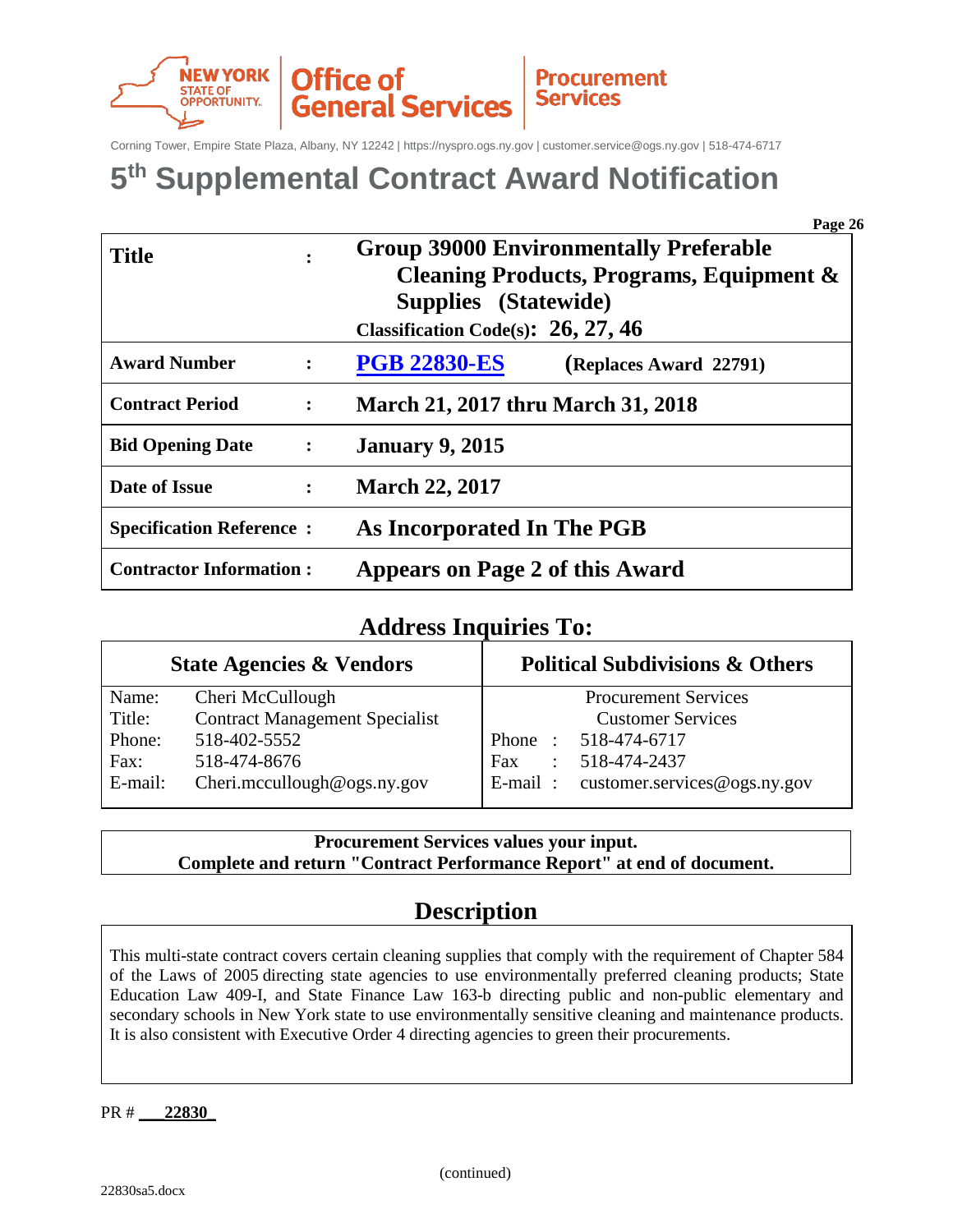**FED.IDENT.# /**

#### **NOTE: See individual contract items to determine actual awardees.**

|         | <b>CONTRACT # CONTRACTOR &amp; ADDRESS</b> | <b>TELEPHONE #</b>                        | <b>NYS VENDOR#</b> |
|---------|--------------------------------------------|-------------------------------------------|--------------------|
| PC67690 | W.B. MASON CO., INC.                       | 888-926-2766                              | 04-2455641         |
|         | 59 CENTRE STREET                           | Christopher Szczesiul                     |                    |
|         | BROCKTON, MA 02301                         |                                           | 1000011030         |
|         |                                            | Fax No.: $508-427-4460$                   |                    |
|         |                                            | E-mail: christopher.szczesiul@wbmason.com |                    |

Cash Discount, If Shown, Should be Given Special Attention. **INVOICES MUST BE SENT DIRECTLY TO THE ORDERING AGENCY FOR PAYMENT. (See "Contract Payments" and "Electronic Payments" in this document.)**

AGENCIES SHOULD NOTIFY THE NEW YORK STATE PROCUREMENT PROMPTLY IF THE CONTRACTOR FAILS TO MEET DELIVERY OR OTHER TERMS OF THIS CONTRACT. PRODUCTS OR SERVICES WHICH DO NOT COMPLY WITH THE SPECIFICATIONS OR ARE OTHERWISE UNSATISFACTORY TO THE AGENCY SHOULD ALSO BE REPORTED TO THE PROCUREMENT SERVICES.

#### SMALL, MINORITY AND WOMEN-OWNED BUSINESSES:

The letters SB listed under the Contract Number indicate the contractor is a NYS small business. Additionally, the letters MBE and WBE indicate the contractor is a Minority-owned Business Enterprise and/or Woman-owned Business Enterprise.

#### RECYCLED, REMANUFACTURED AND ENERGY EFFICIENT PRODUCTS:

The Procurement Services supports and encourages the purchase of recycled, remanufactured, energy efficient and "energy star" products. If one of the following codes appears as a suffix in the Award Number or is noted under the individual Contract Number(s) in this Contract Award Notification, please look at the individual awarded items for more information on products meeting the suffix description.

| RS, RP, RA | Recycled                         |
|------------|----------------------------------|
| <b>RM</b>  | Remanufactured                   |
| <b>SW</b>  | Solid Waste Impact               |
| EE         | <b>Energy Efficient</b>          |
| $E^*$      | <b>EPA Energy Star</b>           |
| ES         | <b>Environmentally Sensitive</b> |

#### NOTE TO AUTHORIZED USERS:

When placing purchase orders under the contract(s), the authorized user should be familiar with and follow the terms and conditions governing its use which usually appears at the end of this document. The authorized user is accountable and responsible for compliance with the requirements of public procurement processes. The authorized user must periodically sample the results of its procurements to determine its compliance. In sampling its procurements, an authorized user should test for reasonableness of results to ensure that such results can withstand public scrutiny.

The authorized user, when purchasing from OGS contracts, should hold the contractor accountable for contract compliance and meeting the contract terms, conditions, specifications, and other requirements. Also, in recognition of market fluctuations over time, authorized users are encouraged to seek improved pricing whenever possible.

Authorized users have the responsibility to document purchases, particularly when using OGS multiple award contracts for the same or similar product(s)/service(s), which should include:

- a statement of need and associated requirements,
- a summary of the contract alternatives considered for the purchase,
- $\bullet$  the reason(s) supporting the resulting purchase (e.g., show the basis for the selection among multiple contracts at the time of purchase was the most practical and economical alternative and was in the best interests of the State).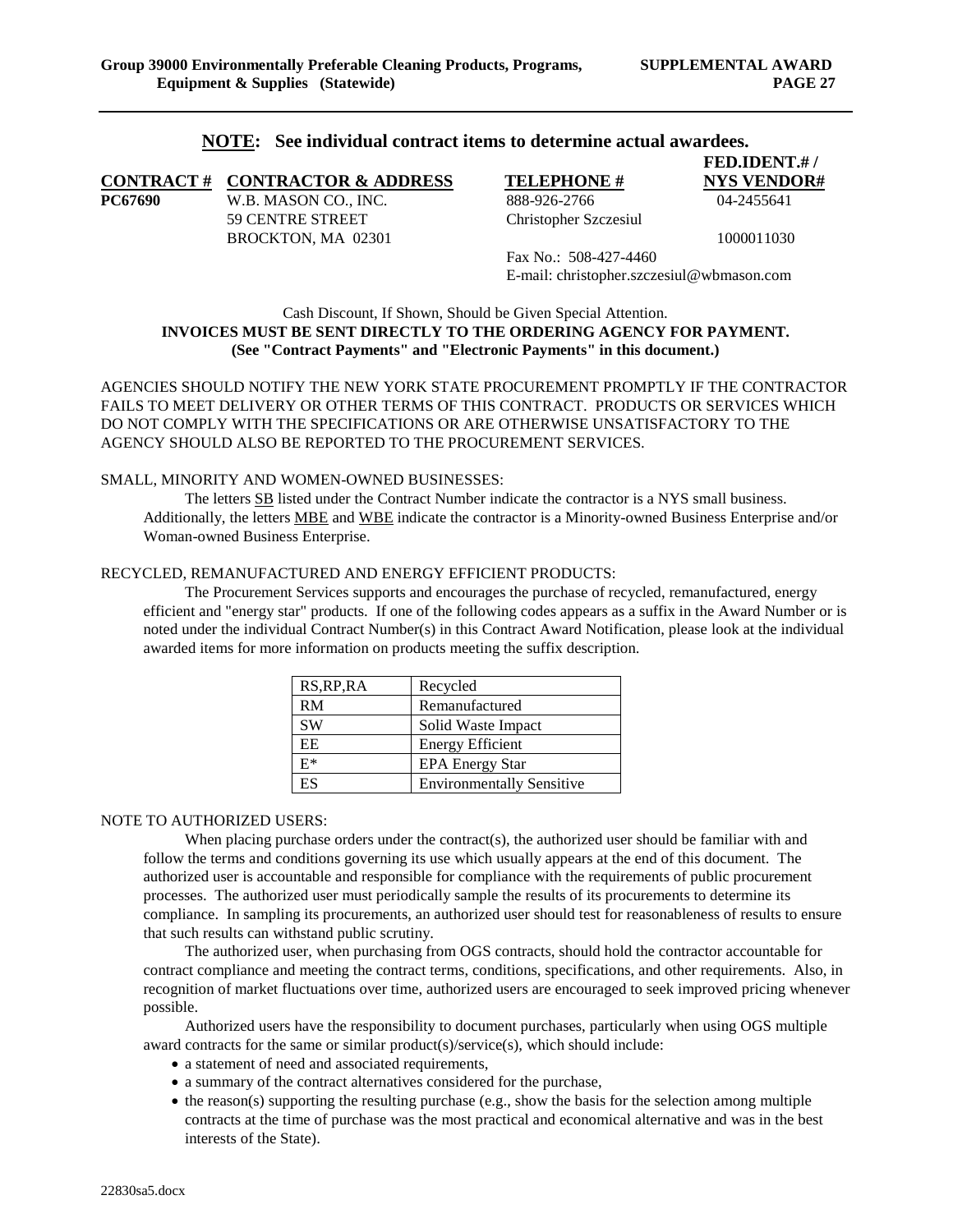#### **PURCHASING ORDER OF PRECEDENCE:**

To meet their varying needs and their form, function and utility requirements, authorized users must follow the following order of precedence when choosing the proper procurement vehicle:

- 1. Preferred source offerings;
- 2. OGS centralized commodity contracts including this contract and other OGS contracts listed in the Overlapping Contract Items clause;
- 3. Agency or multi-agency established contracts; and
- 4. OGS centralized service or technology contracts or an "open market" procurement that can either be discretionary or result from a formal, competitive bidding process based on the total value of the procurement.

Further details on the procurement process can be located at: https://www.ogs.ny.gov/procurecounc/pdfdoc/guidelines.pdf

#### **PREFERRED SOURCE PRODUCTS:**

Section 162 of the New York State Finance Law requires that New York State agencies afford first priority to the products of preferred source suppliers, such as Correctional Industries (Corcraft), Industries for the Blind of NYS, and NYS Industries for the Disabled, when such products meet the form, function and utility of the agency. Some products in the Master Contract and the resultant New York State Contract may be available from one or more preferred sources. Contractor understands and agrees that such products must be purchased from a preferred source in accordance with New York State Law.

#### **NEW YORK STATE'S EXECUTIVE ORDER NO 4:**

EO 4 requires every State agency and authority to develop and implement a Sustainability and Environmental Stewardship Program, which must include projects, programs and policies designed to reduce the public health and environmental impacts of their operations, such as reduction or elimination of the use and generation of toxic substances, pollution and waste. OGS considers the continuation and enhancement of agency green cleaning programs to be part and parcel of compliance with EO 4. For these reasons, it is the opinion of OGS, those agencies and authorities must utilize green cleaning practices in complying with EO 4.

Pursuant to EO 4, janitorial paper and other paper supplies purchased by each State agency or authority shall be composed of 100% post-consumer recycled content to the maximum extent practicable and all copy paper and janitorial paper shall be process chlorine free to the extent practicable, unless such products do not meet required form, function or utility, or the cost of the product is not competitive.

https://greencleaning.ny.gov/

**To see the complete list of products and prices list go to:**  https://www.ogs.ny.gov/purchase/spg/awards/3900022830CAN.HTM

#### **To see the Master Contract FAC85 go to:**

https://www.commbuys.com/bso/external/purchaseorder/poSummary.sdo?docId=PO-15-1080-OSD01-OSD10- 00000003619&releaseNbr=0&parentUrl=contract